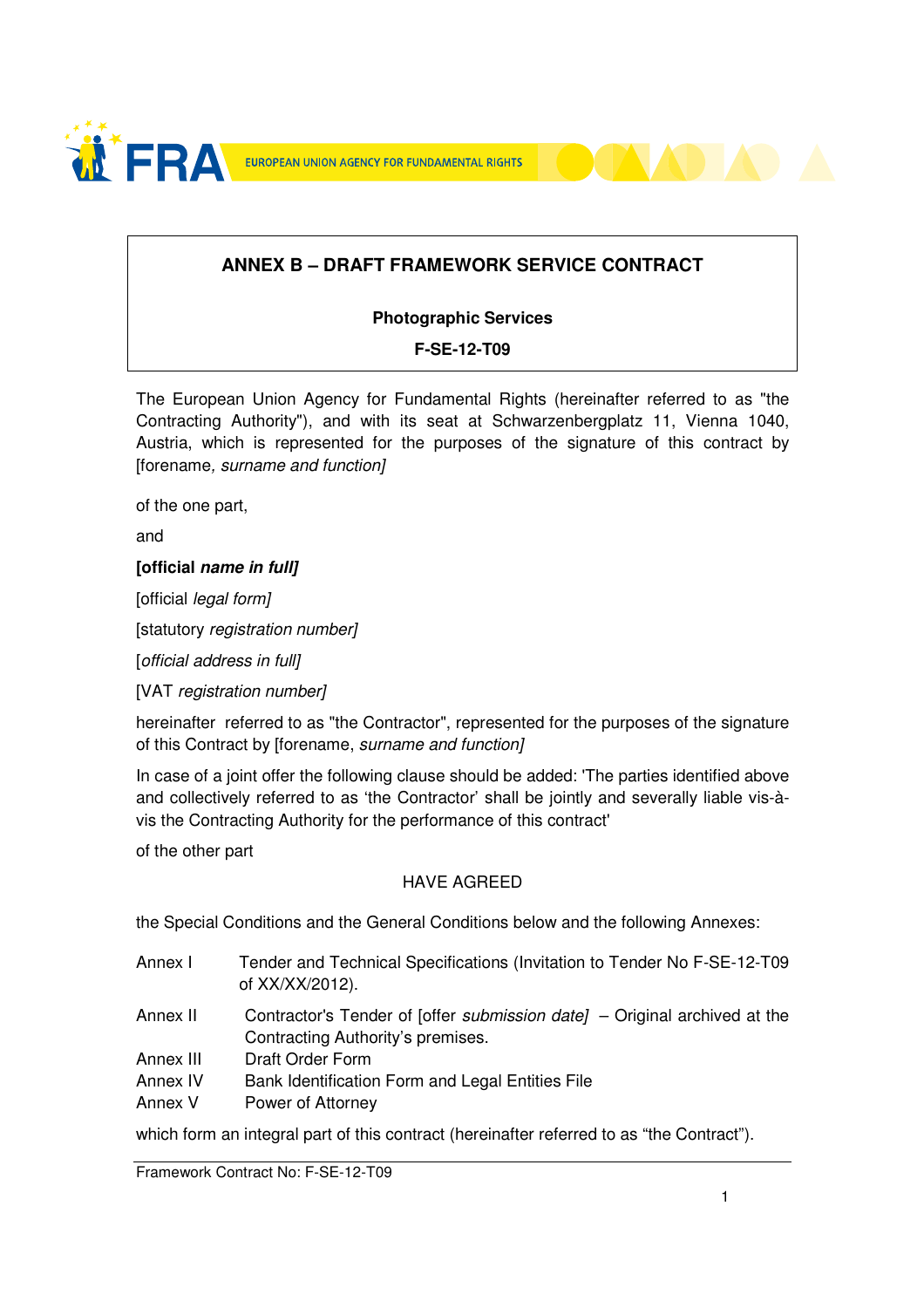The terms set out in the Special Conditions shall take precedence over those in the other parts of the Contract. The terms set out in the General Conditions shall take precedence over those in the Annexes. The terms set out in the Contract shall take precedence over those in the Specific Contracts and Order Forms. The terms set out in the Tender Specifications (Annex I) shall take precedence over those in the Tender (Annex II).

Subject to the above, the several instruments forming part of this Contract are to be taken as mutually explanatory. Ambiguities or discrepancies within or between such parts shall be explained or rectified by a written instruction issued by the Contracting Authority, subject to the rights of the Contractor under Article 1.8 should he dispute any such instruction.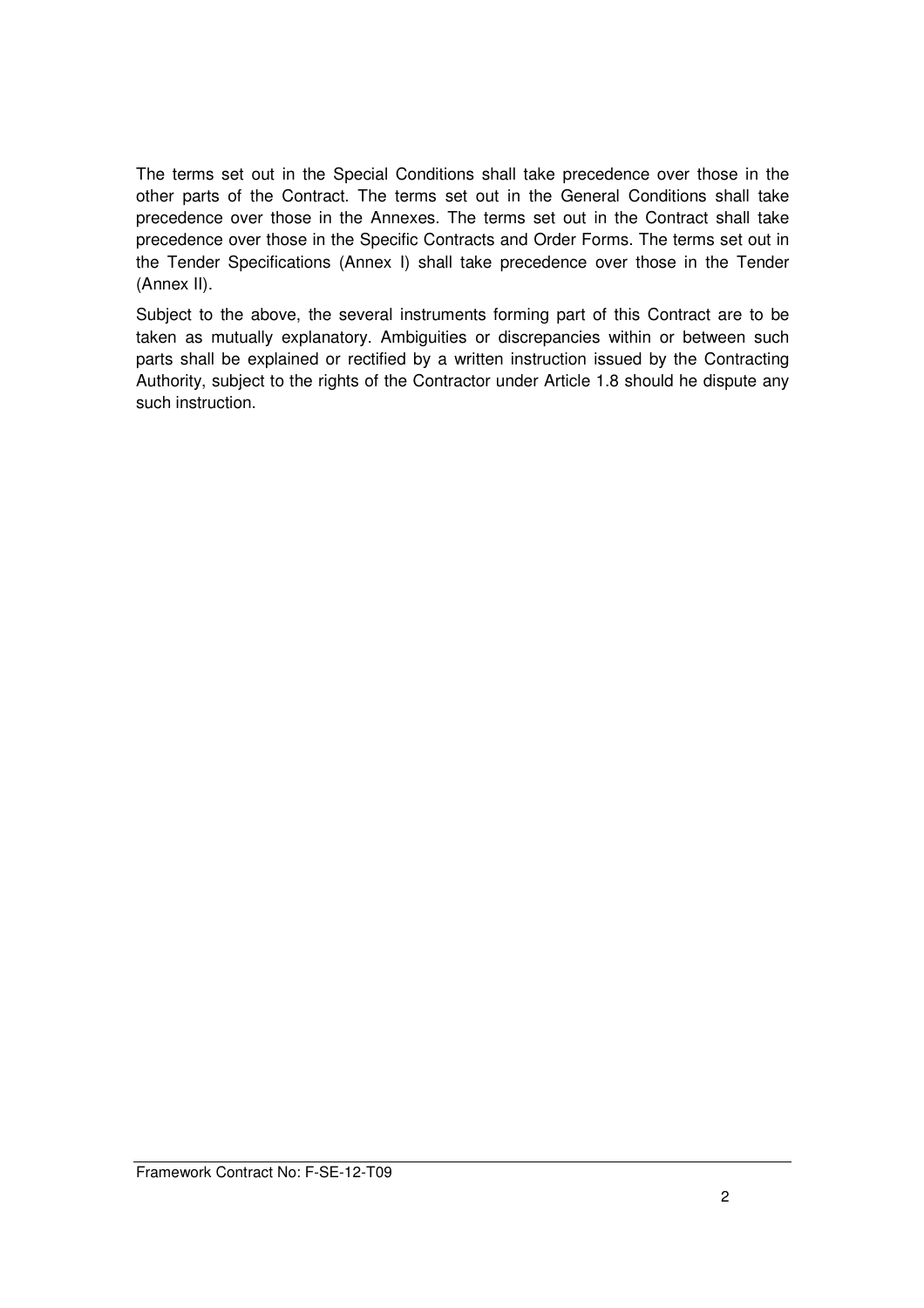## **1 SPECIAL CONDITIONS**

### **1.1 SUBJECT**

- **1.1.1.** The subject of the Contract is the provision of Photographic Services to the Contracting Authority as set out in the Tender and Technical Specifications (Annex I).
- **1.1.2** Signature of the Contract imposes no obligation on the Contracting Authority to purchase. Only implementation of the Contract through Specific Contracts and Orders is binding on the Contracting Authority.
- **1.1.3** Once implementation of the Contract has been asked or has commenced, the Contractor shall reply and execute the tasks in accordance with all terms and conditions of the Contract.
- **1.1.4** The Contract does not confer on the Contractor any exclusive right to provide services described in Annex I to the Contracting Authority. The Contractor is selected as the *[to be completed]* contractor for a multiple framework contract in cascade.

### **1.2 DURATION**

- **1.2.1** The Contract shall enter into force on the date on which it is signed by the last contracting party.
- **1.2.2** Under no circumstances may implementation commence before the date on which the Contract enters into force. Execution of the tasks may under no circumstances begin before the date on which the order or specific contract enters into force.
- **1.2.3** The Contract is concluded for a period of 1 year with effect from the date on which it enters into force. This contractual period and all other periods specified in the Contract are calculated in calendar days unless otherwise indicated.
- **1.2.4** The orders or specific contracts shall be returned signed before the contract to which they refer expires. The Contract shall continue to apply to such orders and specific contracts executed after its expiry, but not later than six (6) months.
- **1.2.**5 The Contract shall be renewed automatically up to 3 times, under the same conditions, unless written notification to the contrary is sent by one of the contracting parties and received by the other before expiry of the period indicated in Article 1.2.3. Renewal does not imply any modification or deferment of existing obligations.

#### **1.3 PRICES**

- **1.3.1** The prices of the services shall be as listed in Annex II.
- **1.3.2** Prices shall be expressed in EUR.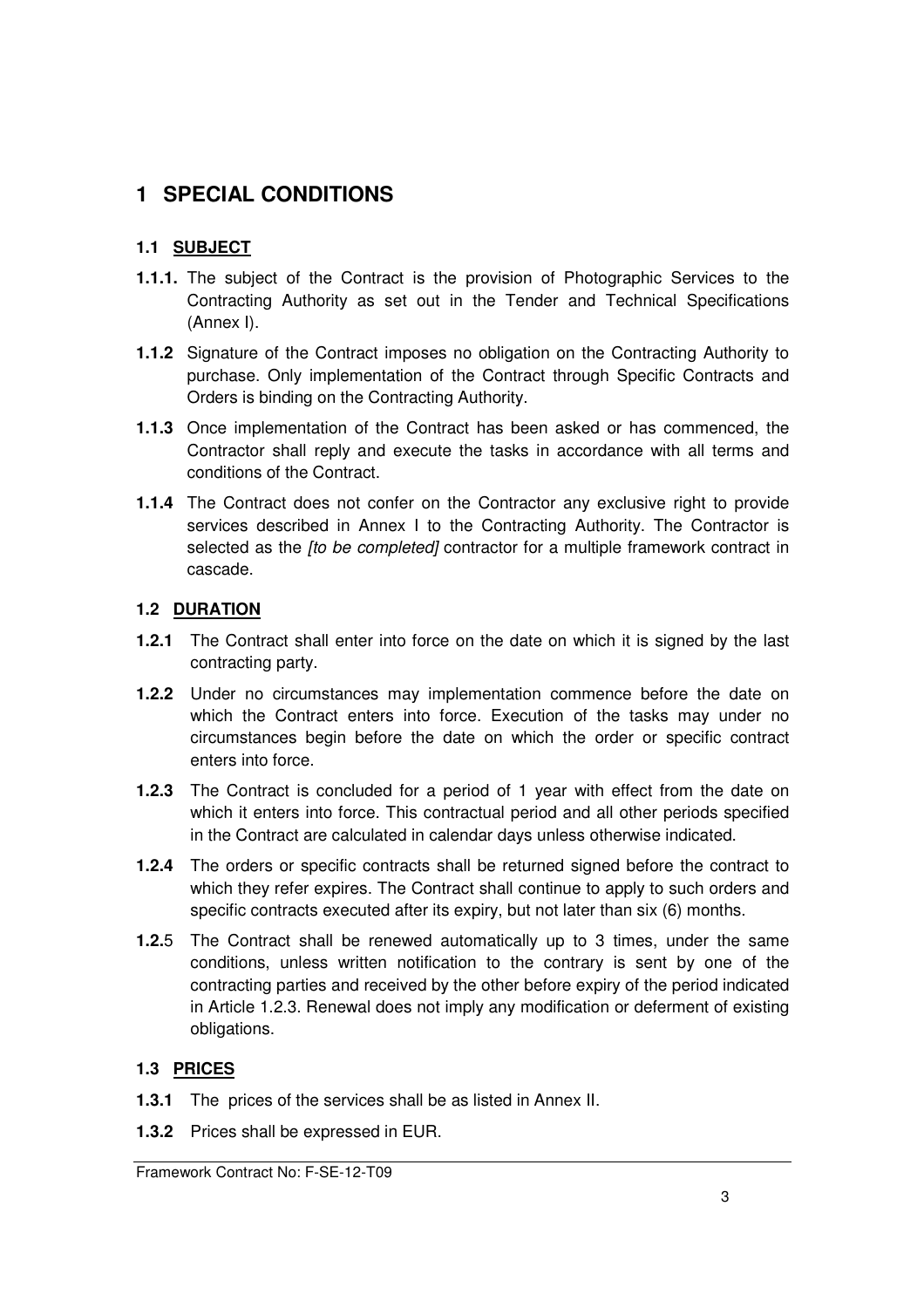Prices shall be fixed and not subject to revision for Orders placed during the first year of performance of the Contract.

From the beginning of the second and every following year of performance of the Contract, 80% of each price may be revised upwards or downwards if such revision is requested by one of the contracting parties by registered letter no later than three (3) months before the anniversary of the date on which it was signed.

Orders shall be placed on the basis of the prices in force on the date on which they are signed. Such prices shall not be subject to revision.

This revision shall be determined by the trend in the harmonised consumer price index MUICP published for the first time by the Publications Office of the European Union in the Eurostat monthly 'Data in focus' publication at http://www.ec.europa.eu/eurostat/.

Revision shall be calculated in accordance with the following formula:

$$
Pr = Po (0, 2+0, 8 - )
$$
  
lo

where:

Pr = revised price;

Po = price in the original tender;

 $Io = index$  for the month corresponding to the final date for submission of tenders;

 $Ir = index$  for the month corresponding to the date of receipt of the letter requesting a revision of prices.

**1.3.3** The prices cover any fees payable to the Contractor in relation to the vesting of rights in the Union and where applicable the transfer of rights to the Union and any use of the results by the Agency.

#### **1.4 IMPLEMENTATION OF THE CONTRACT**

**1.4.1** Within five (5) working days of an order form being sent by the Contracting Authority to the Contractor, the Contracting Authority shall receive it back, duly signed and dated. Should the Contractor be unavailable, he shall give reasons for refusal within the same period and the Contracting Authority shall be entitled to place the order with the next contractor on the list. In the event of failure to observe this deadline, the Contractor shall be considered unavailable. The period allowed for the execution of the tasks shall start to run on the date the Contractor signs the order form, unless a different date is indicated on the form.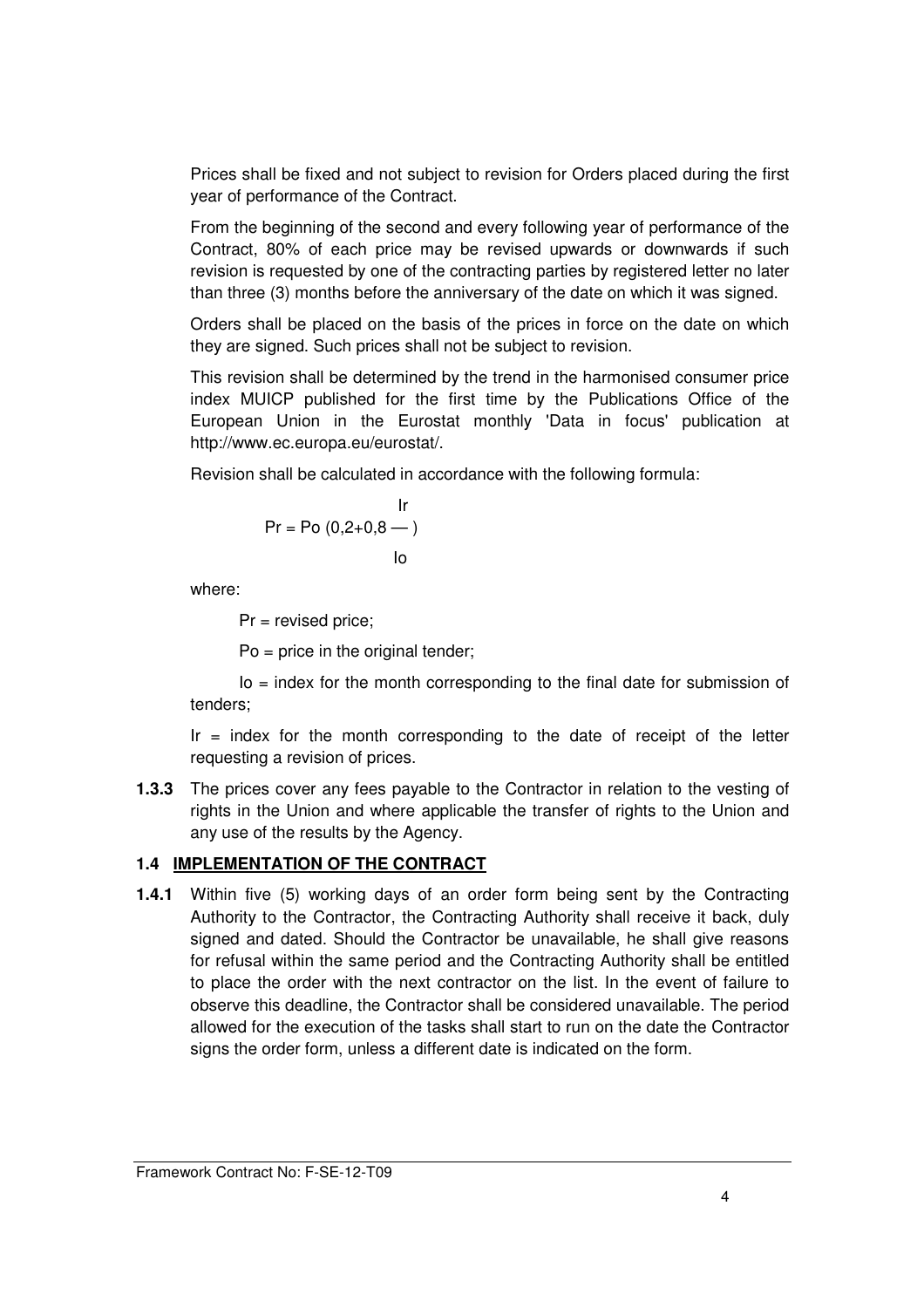## **1.5 PAYMENT PERIODS**

Payments under the Contract shall be made in accordance with Article 2.4. Payments shall be executed only if the Contractor has fulfilled all his contractual obligations by the date on which the invoice is submitted. Payment requests may not be made if payments for previous periods have not been executed as a result of default or negligence on the part of the Contractor.

#### **1.5.1 PRE-FINANCING:**

No pre-financing payment is foreseen.

#### **1.5.2 INTERIM PAYMENTS:**

No interim payment is foreseen.

#### **1.5.3 PAYMENT:**

 The request for payment by the Contractor in accordance with the instructions laid down in Annex I shall be admissible if accompanied by:

the relevant invoices, indicating the reference number of the Contract and of the order or specific contract to which they refer.

Within thirty (30) days from reception of the relevant invoices payment shall be made.

For Contractors established in Belgium, the orders shall include the following provision: 'En Belgique, l'utilisation de ce bon de commande vaut présentation d'une demande d'exemption de la TVA n° 450' or an equivalent statement in the Dutch or German language. The Contractor shall include the following statement in his invoice(s): 'Exonération de la TVA, article 42, paragraphe 3.3 du code de la TVA' or an equivalent statement in the Dutch or German language.

#### **1.5.4 PERFORMANCE GUARANTEE:**

No performance guarantee is required.

#### **1.6 BANK ACCOUNT**

Payments shall be made to the Contractor's bank account denominated in euro, identified as follows:

Name of bank: [to be completed]

Address of branch in full: [ to be completed]

Exact designation of account holder: [ to be completed]

Full account number including codes: [ to be completed]

IBAN code: [ to be completed]

BIC code: [ to be completed]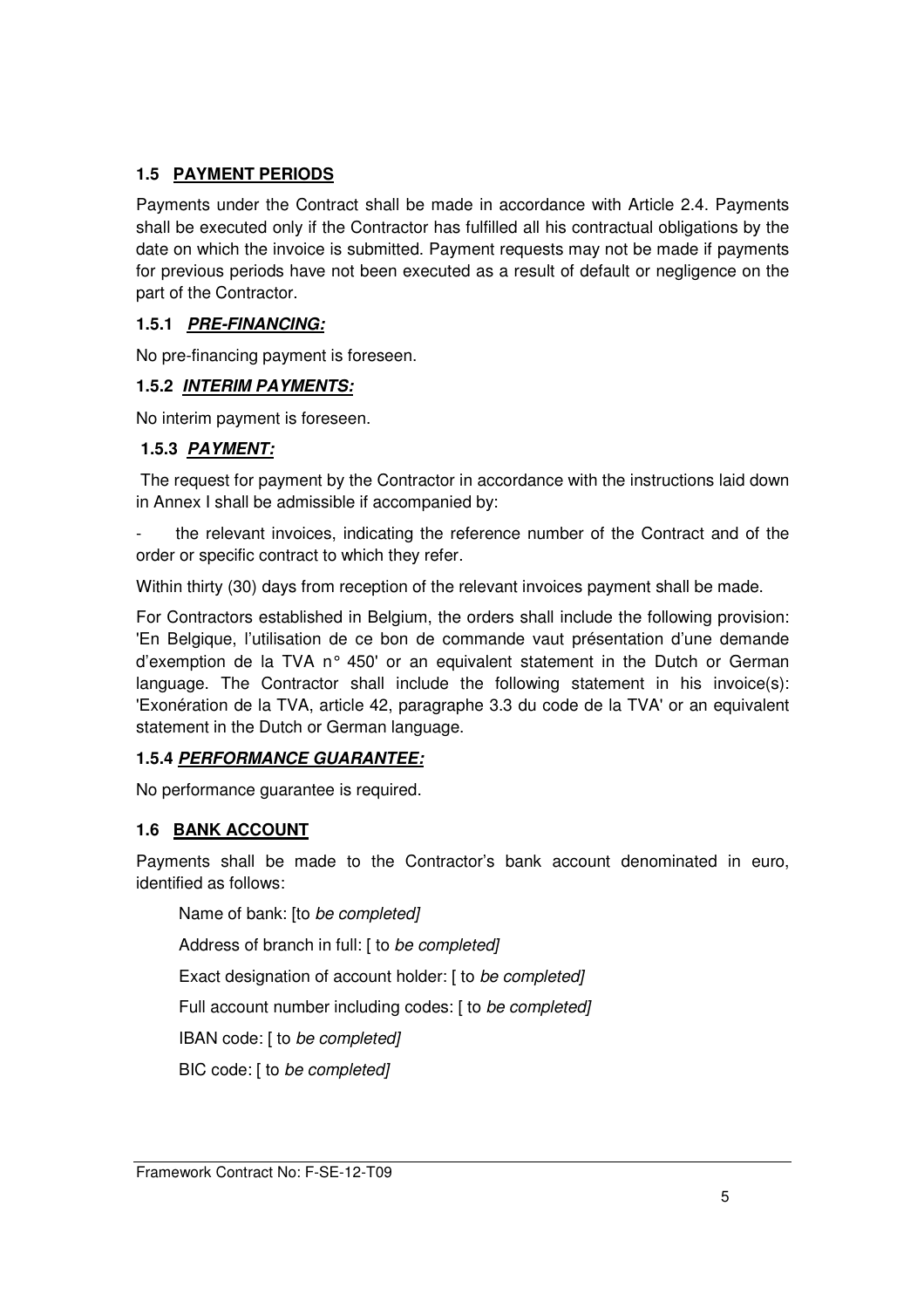## **1.7 GENERAL ADMINISTRATIVE PROVISIONS**

Any communication relating to the Contract shall be made in writing and shall bear the Contract and order or specific contract reference numbers.

Ordinary mail shall be deemed to have been received by the Contracting Authority on the date on which it is registered by the department responsible indicated below. Communications shall be sent to the following addresses:

#### Contracting Authority:

European Union Agency for Fundamental Rights to the attention of Mr. Constantinos Manolopoulos Schwarzenbergplatz 11, Vienna 1040, Austria

Contractor:

Mr/Mrs/Ms [complete]

[Function]

[Company name]

[Official address in full]

#### **1.8 APPLICABLE LAW AND SETTLEMENT OF DISPUTES**

- **1.8.1** The Contract shall be governed by Union Law, complemented, where necessary, by the national substantive law of Austria.
- **1.8.1a** Without prejudice to Article 1.8.2, in the event that any dispute arises between the parties resulting from the interpretation or application of the Contract and the dispute is not resolved by negotiation, the parties may agree to submit the dispute to mediation.

If any party to the dispute gives written notice to the other party of its desire to commence mediation, and the other party agrees in writing, the parties shall jointly appoint a mutually acceptable mediator within two (2) weeks of the date of the said written agreement. If the parties are unable to agree upon the appointment of a mediator within that time period, any party may apply to [court, organization or person agreed to by the parties when signing the Contract], for the appointment of a mediator.

The mediator's written proposal or his written conclusion stating that no proposal can be made, shall be produced within two (2) months of the date of the written agreement by the second party to commence mediation. The mediator's proposal or conclusion shall not be binding for the parties, who reserve the right to bring the dispute before the courts, as per Article 1.8.2.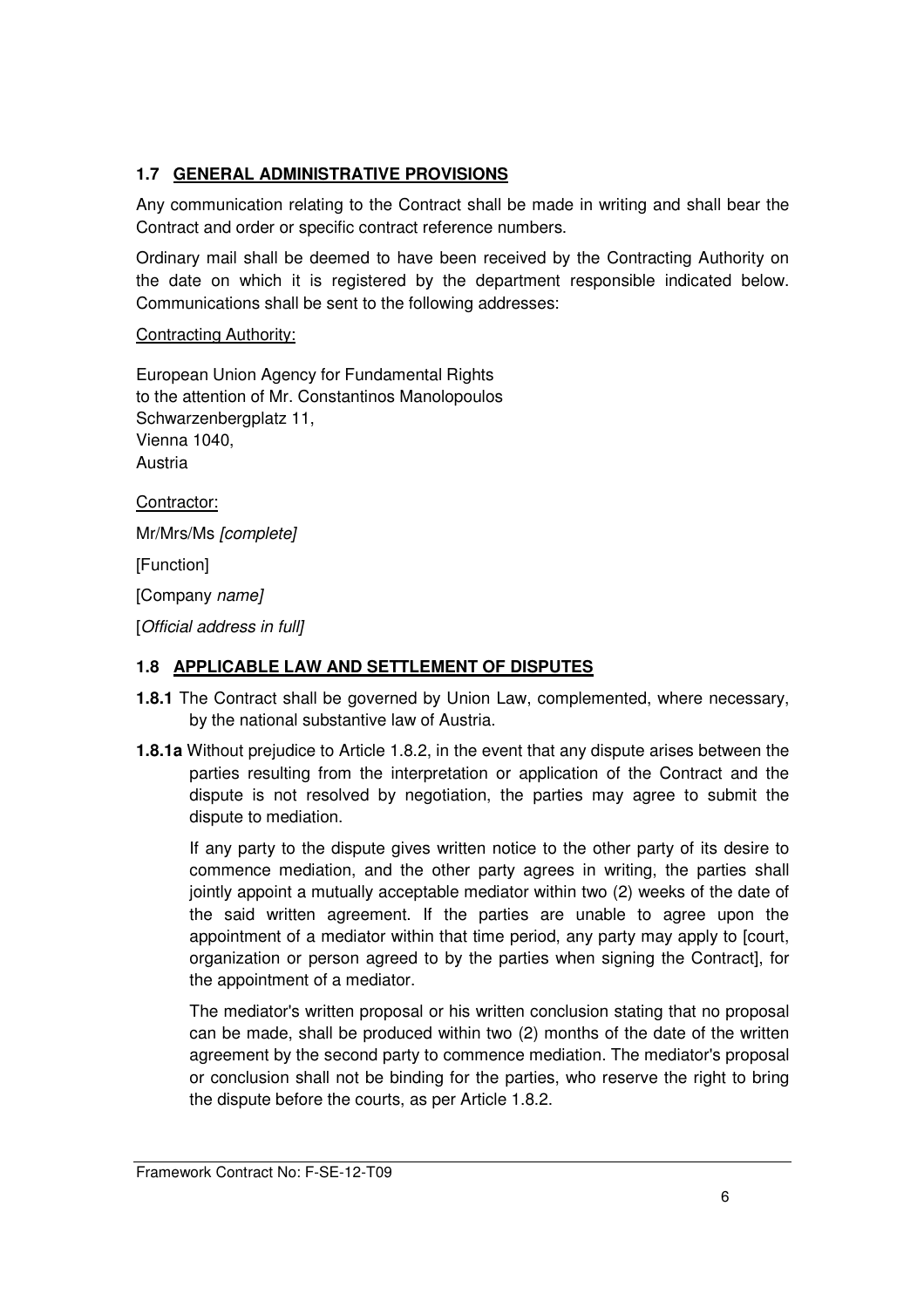Within two (2) weeks of the date of notification of the proposal by the mediator, the parties can conclude a written agreement, duly signed by all parties, based on the proposal.

The parties further agree to share equally the costs of mediation by the mediator, which costs will not include any other costs incurred by a party in connection with the mediation.

**1.8.2** Any dispute between the parties resulting from the interpretation or application of the Contract which cannot be settled amicably shall be brought before the Court of Justice of the European Union.

### **1.9 DATA PROTECTION**

Any personal data included in or relating to the Contract, including its execution shall be processed pursuant to Regulation (EC) No 45/2001 on the protection of individuals with regard to the processing of personal data by the Community institutions and bodies and on the free movement of such data. The data shall be processed solely for the purposes of the performance, management and monitoring of the Contract by the head of Administration of the Agency without prejudice to possible transmission to the bodies charged with a monitoring or inspection task in application of Union law. The Contractor shall have the right of access to his/her personal data and the right to rectify any such data. Should the Contractor have any queries concerning the processing of his/her personal data, s/he shall address them to the Head of Administration of the Agency. The Contractor shall have right of recourse at any time to the European Data Protection Supervisor.

Where the Contract requires the processing of personal data, the Contractor may act only under the supervision of the data controller, in particular with regard to the purposes of the processing, the categories of data which may be processed, the recipients of the data, and the means by which the data subject may exercise his/her rights.

The data shall be confidential within the meaning of Regulation (EC) No 45/2001 of the European Parliament and of the Council on the protection of individuals with regard to the processing of personal data by Community institutions and bodies and on the free movement of such data. The Contractor shall limit access to the data to the staff strictly necessary for the performance, management and monitoring of the Contract.

The Contractor undertakes to adopt appropriate technical and organisational security measures having regard to the risks inherent in the processing and to the nature of the personal data concerned in order to:

- a) prevent any unauthorised person from having access to computer systems processing personal data, and especially:
	- a) unauthorised reading, copying, alteration or removal of storage media;
	- b) unauthorised data input as well as any unauthorised disclosure, alteration or erasure of stored personal data;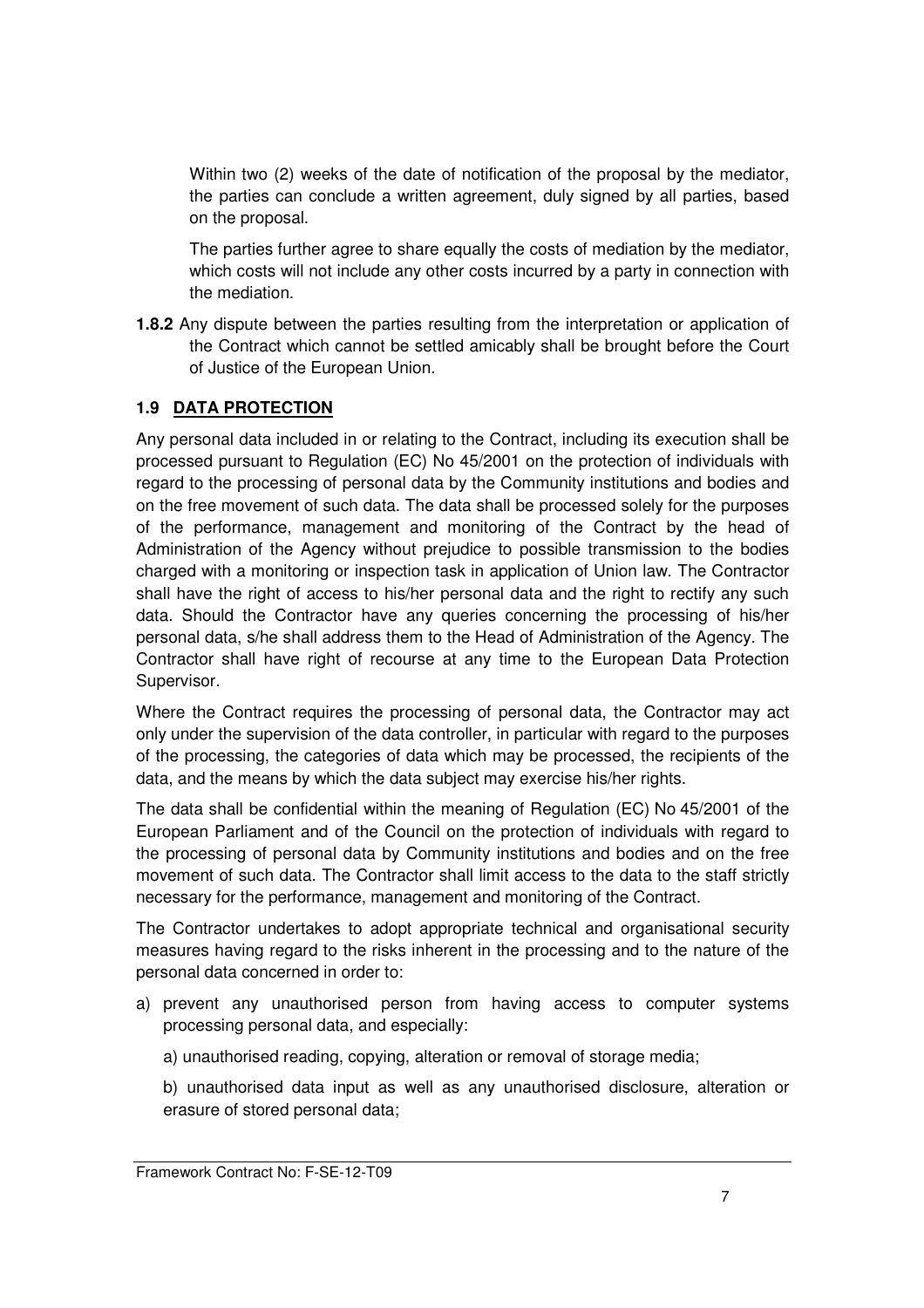c) unauthorised persons from using data-processing systems by means of data transmission facilities;

- b) ensure that authorised users of a data-processing system can access only the personal data to which their access right refers;
- c) record which personal data have been communicated, when and to whom;
- d) ensure that personal data being processed on behalf of third parties can be processed only in the manner prescribed by the contracting institution or body;
- e) ensure that, during communication of personal data and transport of storage media, the data cannot be read, copied or erased without authorisation;
- f) design its organisational structure in such a way that it meets data protection requirements.

## **1.10 TERMINATION BY EITHER CONTRACTING PARTY**

Either contracting party may, of its own volition and without being required to pay compensation, terminate the Contract by serving three (3) months' formal prior notice. Should the Contracting Authority terminate the Contract, the Contractor shall only be entitled to payment corresponding to the goods and/or services ordered before the termination date. On receipt of the letter terminating the Contract, the Contractor shall take all appropriate measures to minimise costs, prevent damage, and cancel or reduce his commitments. He shall draw up the documents required by the Special Conditions for the goods delivered and services rendered up to the date on which termination takes effect, within a period not exceeding sixty (60) days from that date.

## **1.10A CONTRACT CONCLUDED DURING STANDSTILL PERIOD**

In case this Contract was signed by both the Contracting Authority and the Contractor before the expiry of fourteen (14) calendar days from the day after simultaneous dispatch of information about the award decisions and decisions to reject, this Contract shall be null and void.

This article is not applicable for contracts not covered by Directive 2004/18/EC and in cases indicated in Article 158a(2) of the rules for the implementation of the Financial Regulation (Regulation No 2342/2002).

## **1.11 FISCAL PROVISIONS**

The Contracting Authority is in respect of its financial interest in this Contract exempt from all duties and taxes, including value added tax.

The Contractor is subject to Value Added Tax. The Value Added Tax registration No. of the contractor is: [to be completed].

If the Contractor is not exempt from Value Added and other Taxes, he shall make available to the Contracting Authority, upon request, all supporting documents which the Contracting Authority might need in order to apply to the tax authorities for the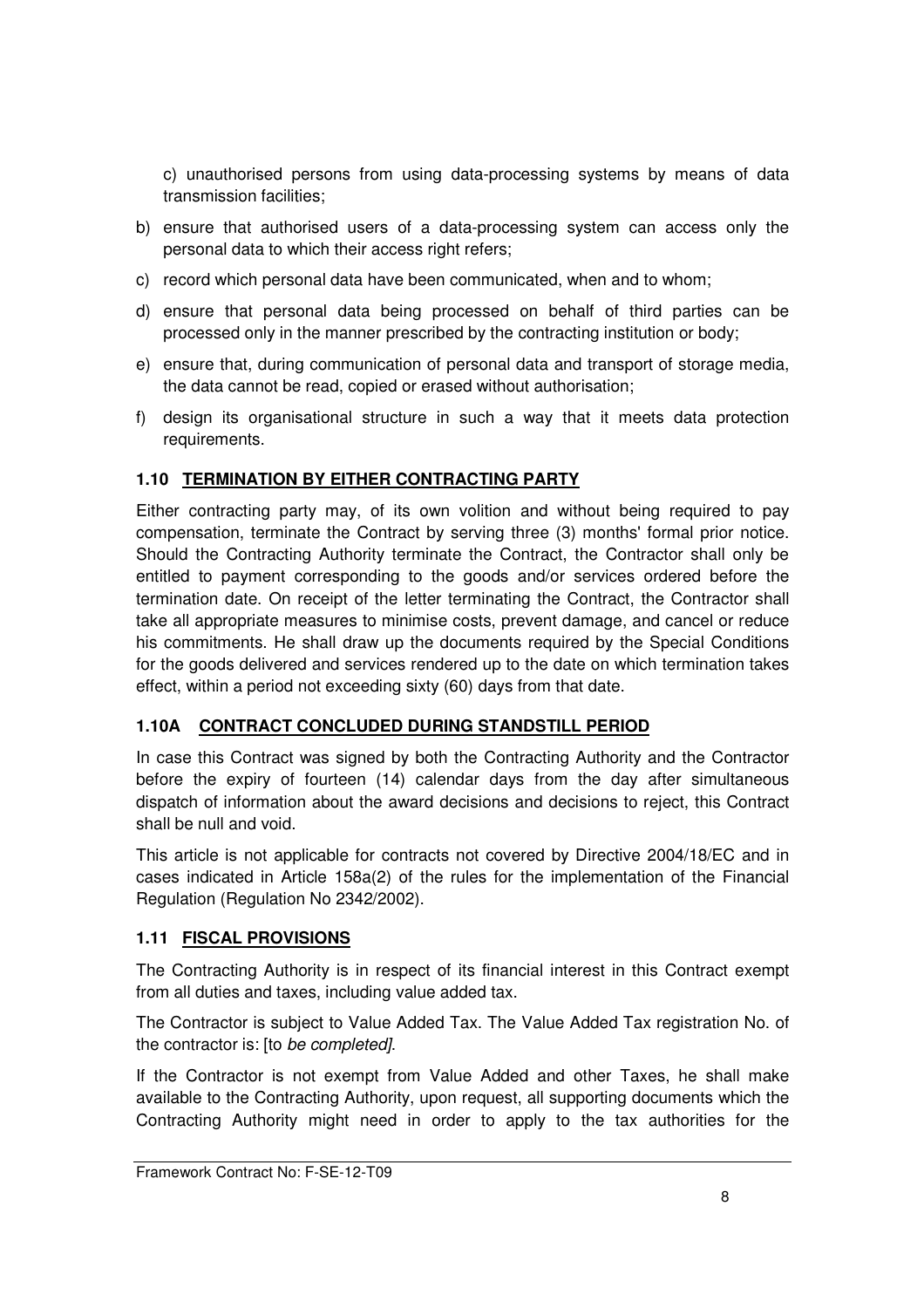reimbursement pursuant to Articles 3 and 4 of the Protocol on the Privileges and Immunities of the European Union of any duties and taxes paid in the course of the performance of this Contract.

Where the Contractor is exempt from Value Added Tax, he is required to submit proof from to this effect from his tax authorities or by a professional, who enjoys special public trust (certified accountant, attorney).

If the Contract is subject to VAT outside Austria, but within the scope of application of Council Directive 2006/112/EC, the Contractor declares to accept (for submission to the relevant tax authorities) the duly completed form according to Art. 151 of the specified directive, and to invoice the Contracting Authority the net price of the contract i.e. excluding VAT. In this case, the Contracting Authority will only pay the net price of the contract.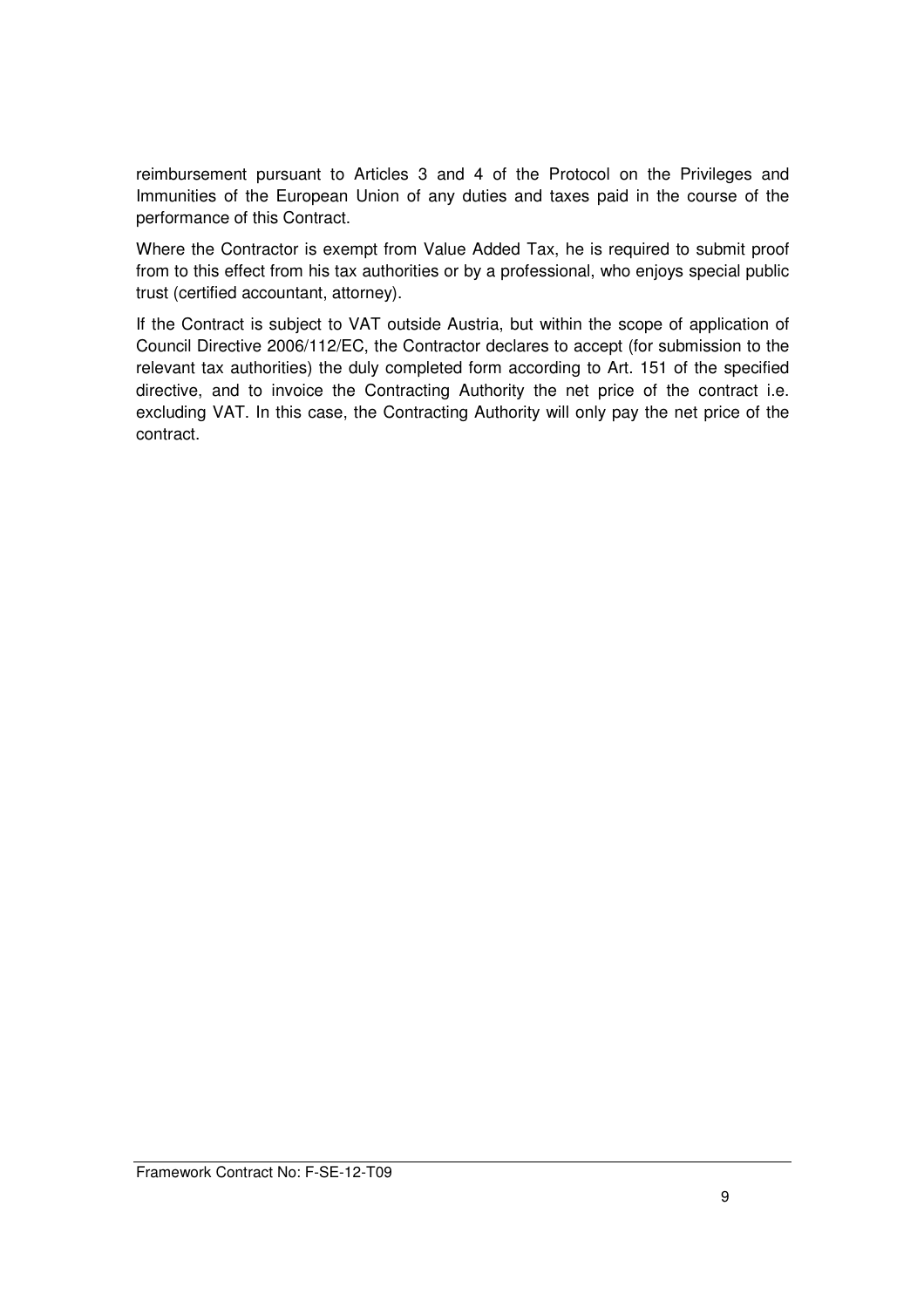## **2 GENERAL CONDITIONS**

## **2.1 PERFORMANCE OF THE CONTRACT**

- **2.1.1** The Contractor shall perform the Contract to the highest professional standards. The Contractor shall have sole responsibility for complying with any legal obligations incumbent on him, notably those resulting from employment, tax and social legislation.
- **2.1.2** The Contractor shall have sole responsibility for taking the necessary steps to obtain any permit or licence required for performance of the Contract under the laws and regulations in force at the place where the tasks assigned to him are to be executed.
- **2.1.3** Without prejudice to Article 2.3 any reference made to the Contractor's staff in the Contract shall relate exclusively to individuals involved in the performance of the Contract.
- **2.1.4** The Contractor must ensure that any staff performing the Contract have the professional qualifications and experience required for the execution of the tasks assigned to him.
- **2.1.5** The Contractor shall neither represent the Contracting Authority nor behave in any way that would give such an impression. The Contractor shall inform third parties that he does not belong to the European public service.
- **2.1.6** The Contractor shall have sole responsibility for the staff who execute the tasks assigned to him.

The Contractor shall make provision for the following employment or service relationships with his staff:

- staff executing the tasks assigned to the Contractor may not be given orders direct by the Contracting Authority;
- the Contracting Authority may not under any circumstances be considered to be the staff's employer and the said staff shall undertake not to invoke in respect of the Contracting Authority any right arising from the contractual relationship between the Contracting Authority and the Contractor.
- **2.1.7** In the event of disruption resulting from the action of a member of the Contractor's staff working on Contracting Authority premises or in the event of the expertise of a member of the Contractor's staff failing to correspond to the profile required by the Contract, the Contractor shall replace him without delay. The Contracting Authority shall have the right to request the replacement of any such member of staff, stating its reasons for so doing. Replacement staff must have the necessary qualifications and be capable of performing the Contract under the same contractual conditions. The Contractor shall be responsible for any delay in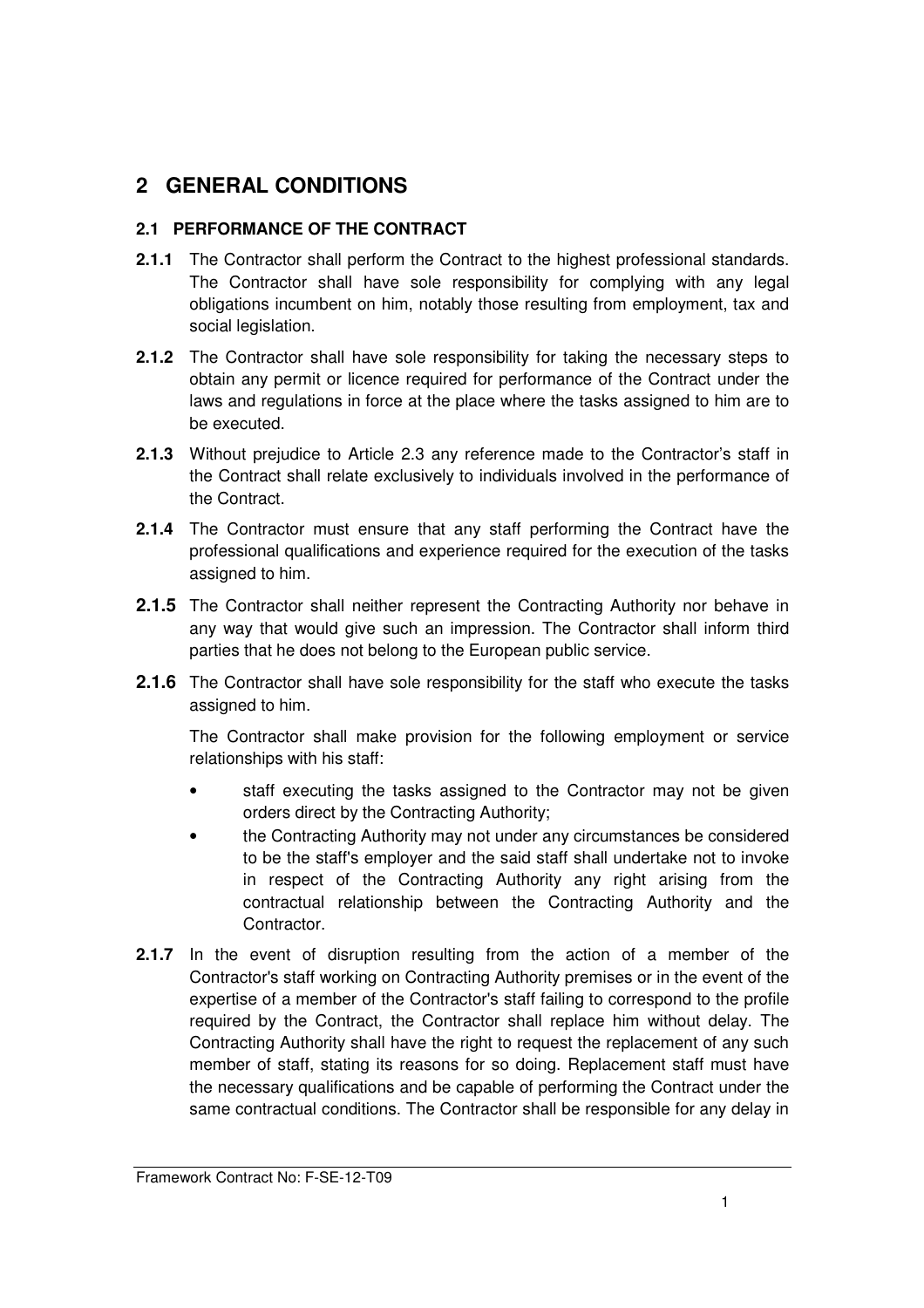the execution of the tasks assigned to him resulting from the replacement of staff in accordance with this Article.

- **2.1.8** Should any unforeseen event, action or omission directly or indirectly hamper execution of the tasks, either partially or totally, the Contractor shall immediately and on his own initiative record it and report it to the Contracting Authority. The report shall include a description of the problem and an indication of the date on which it started and of the remedial action taken by the Contractor to ensure full compliance with his obligations under the Contract. In such event the Contractor shall give priority to solving the problem rather than determining liability.
- **2.1.9** Should the Contractor fail to perform his obligations under the Contract in accordance with the provisions laid down therein, the Contracting Authority may - without prejudice to its right to terminate the Contract - reduce or recover payments in proportion to the scale of the failure. In addition, the Contracting Authority may impose penalties or liquidated damages provided for in Article 2.16.

#### **2.2 LIABILITY**

- **2.2.1** The Contracting Authority shall not be liable for damage sustained by the Contractor in performance of the Contract except in the event of wilful misconduct or gross negligence on the part of the Contracting Authority.
- **2.2.2** The Contractor shall be liable for any loss or damage caused by himself in performance of the Contract, including in the event of subcontracting under Article 2.13. The Contracting Authority shall not be liable for any act or default on the part of the Contractor in performance of the Contract.
- **2.2.3** The Contractor shall provide compensation in the event of any action, claim or proceeding brought against the Contracting Authority by a third party as a result of damage caused by the Contractor in performance of the Contract.
- **2.2.4** In the event of any action brought by a third party against the Contracting Authority in connection with performance of the Contract, the Contractor shall assist the Contracting Authority. Expenditure incurred by the Contractor to this end may be borne by the Contracting Authority.
- **2.2.5** The Contractor shall take out insurance against risks and damage relating to performance of the Contract if required by the relevant applicable legislation. He shall take out supplementary insurance as reasonably required by standard practice in the industry. A copy of all the relevant insurance contracts shall be sent to the Contracting Authority should it so request.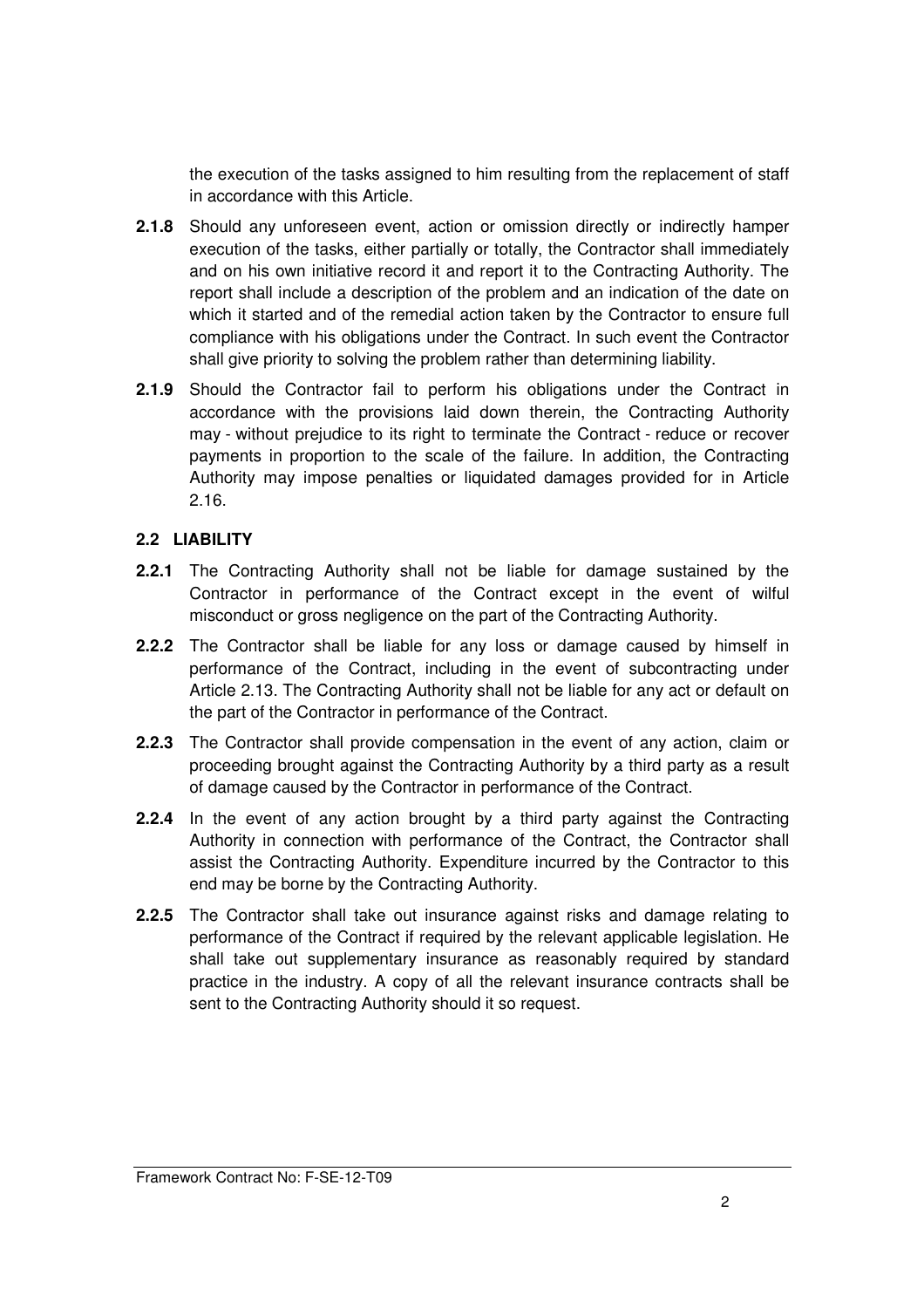### **2.3 CONFLICT OF INTERESTS**

**2.3.1** The Contractor shall take all necessary measures to prevent any situation that could compromise the impartial and objective performance of the Contract. Such conflict of interests could arise in particular as a result of economic interest, political or national affinity, family or emotional ties, or any other relevant connection or shared interest. Any conflict of interests which could arise during performance of the Contract must be notified to the Contracting Authority in writing without delay. In the event of such conflict, the Contractor shall immediately take all necessary steps to resolve it.

 The Contracting Authority reserves the right to verify that such measures are adequate and may require additional measures to be taken, if necessary, within a time limit which it shall set. The Contractor shall ensure that his staff, board and directors are not placed in a situation which could give rise to conflict of interests. Without prejudice to Article 2.1 the Contractor shall replace, immediately and without compensation from the Contracting Authority, any member of his staff exposed to such a situation.

- **2.3.2** The Contractor shall abstain from any contact likely to compromise his independence.
- **2.3.3** The Contractor declares:
	- that he has not made and will not make any offer of any type whatsoever from which an unjustified advantage can be derived under the Contract,
	- that he has not granted and will not grant, has not sought and will not seek, has not attempted and will not attempt to obtain, and has not accepted and will not accept, any advantage, financial or in kind, to or from any party whatsoever, where such advantage constitutes an illegal practice or involves corruption, either directly or indirectly, inasmuch as it is an incentive or reward relating to performance of the Contract.
- **2.3.4** The Contractor shall pass on all the relevant obligations in writing to his staff, board, and directors as well as to third parties involved in performance of the Contract. A copy of the instructions given and the undertakings made in this respect shall be sent to the Contracting Authority should it so request.

## **2.4 INVOICING AND PAYMENTS**

**2.4.1** Pre-financing:

Where required by Article 1.4.1, the Contractor shall provide a financial guarantee in the form of a bank guarantee or equivalent supplied by a bank or an authorised financial institution (guarantor) equal to the amount indicated in the same Article to cover pre-financing under the Contract. Such guarantee may be replaced by a joint and several guarantee by a third party.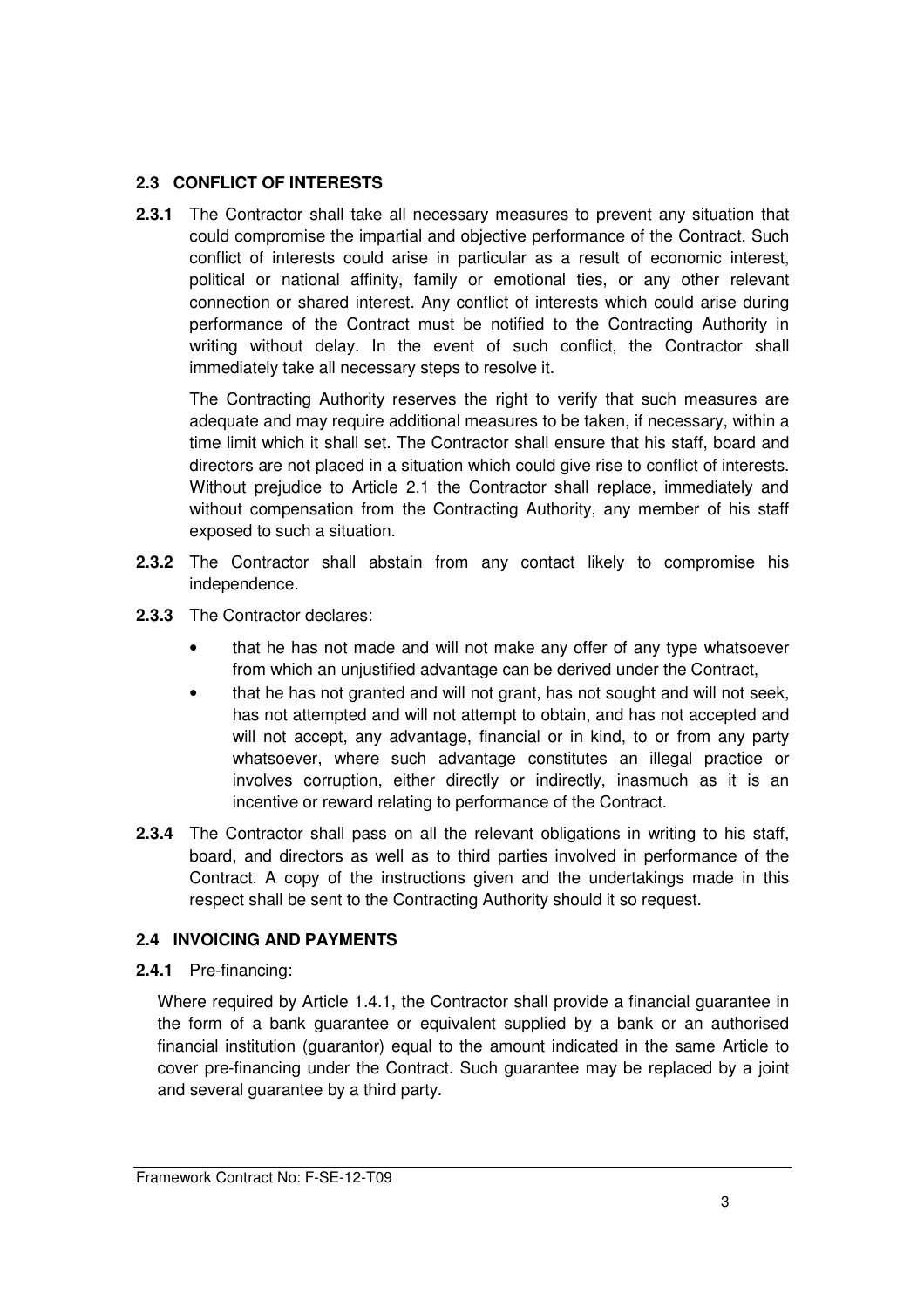The guarantor shall pay to the Contracting Authority at its request an amount corresponding to payments made by it to the Contractor which have not yet been covered by equivalent work on his part.

The guarantor shall stand as first-call guarantor and shall not require the Contracting Authority to have recourse against the principal debtor (the Contractor).

The guarantee shall specify that it enters into force at the latest on the date on which the Contractor receives the pre-financing. The Contracting Authority shall release the guarantor from its obligations as soon as the Contractor has demonstrated that any pre-financing has been covered by equivalent work. The guarantee shall be retained until the pre-financing has been deducted from interim payments or payment of the balance to the Contractor. It shall be released the following month or, at the latest, three (3) months after the issuance of a recovery order. The cost of providing such guarantee shall be borne by the Contractor.

**2.4.2** Interim payment:

At the end of each of the periods indicated in Annex I the Contractor shall submit to the Contracting Authority a formal request for payment accompanied by those of the following documents which are provided for in the Special Conditions:

- $\triangleright$  an interim technical report in accordance with the instructions laid down in Annex I;
- $\triangleright$  the relevant invoices indicating the reference number of the Contract and of the order or specific contract to which they refer;
- $\triangleright$  statements of reimbursable expenses in accordance with Article 2.7.

If the report is a condition for payment, on receipt the Contracting Authority shall have the period of time indicated in the Special Conditions in which:

- $\triangleright$  to approve it, with or without comments or reservations, or suspend such period and request additional information; or
- $\triangleright$  to reject it and request a new report.

If the Contracting Authority does not react within this period, the report shall be deemed to have been approved. Approval of the report does not imply recognition either of its regularity or of the authenticity, completeness or correctness of the declarations or information enclosed.

Where the Contracting Authority requests a new report because the one previously submitted has been rejected, this shall be submitted within the period of time indicated in the Special Conditions. The new report shall likewise be subject to the above provisions.

**2.4.3** Payment of the balance:

Within sixty (60) days of completion of the tasks referred to in each order or specific contract, the Contractor shall submit to the Contracting Authority a formal request for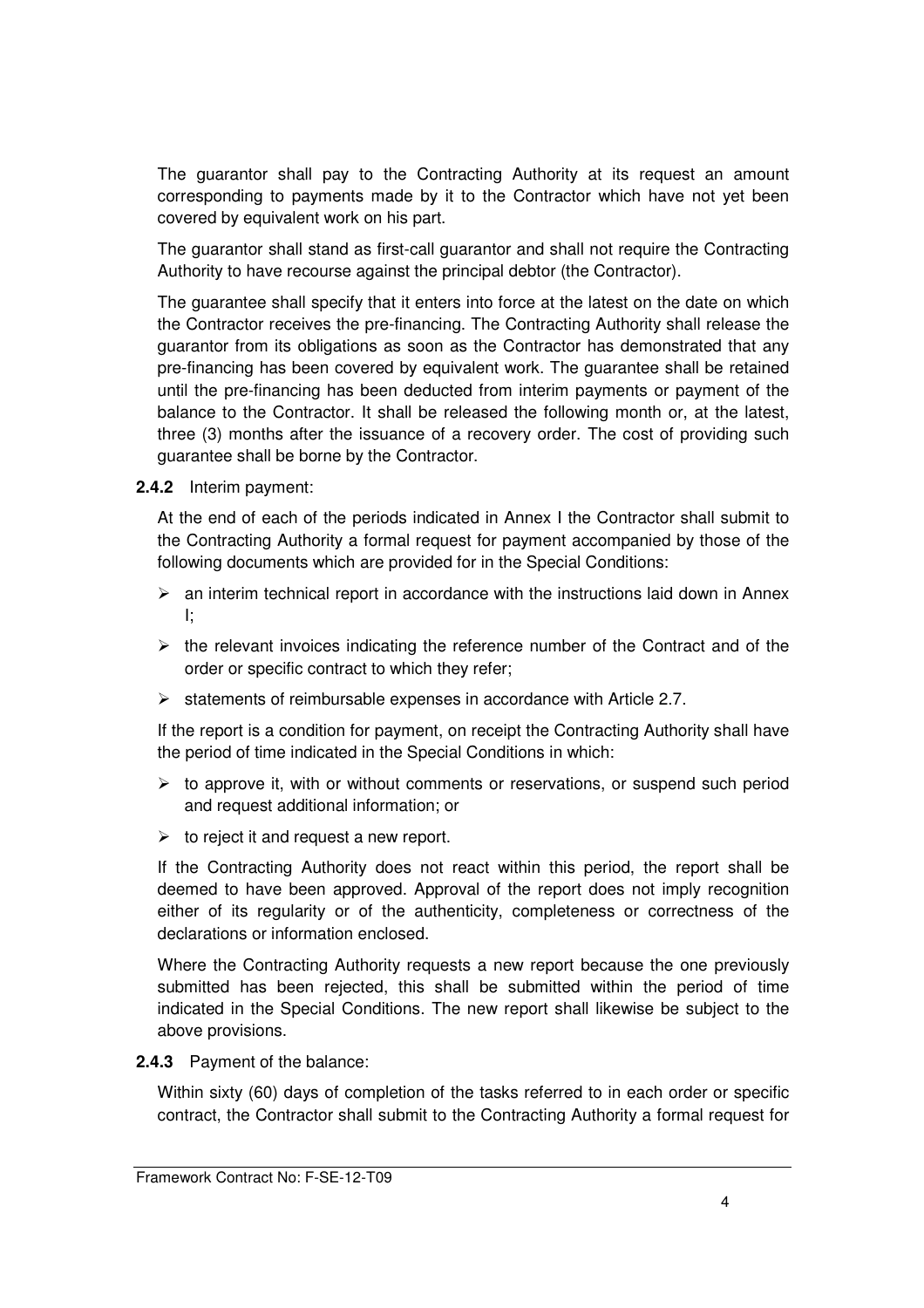payment accompanied by those of the following documents, which are provided for in the Special Conditions:

- a final technical report in accordance with the instructions laid down in Annex I;
- the relevant invoices indicating the reference number of the Contract and of the order or specific contract to which they refer;
- statements of reimbursable expenses in accordance with Article 2.7.

If the report is a condition for payment, on receipt the Contracting Authority shall have the period of time indicated in the Special Conditions in which:

- to approve it, with or without comments or reservations, or suspend such period and request additional information; or
- to reject it and request a new report.

If the Contracting Authority does not react within this period, the report shall be deemed to have been approved. Approval of the report does not imply recognition either of its regularity or of the authenticity, completeness or correctness of the declarations and information enclosed.

Where the Contracting Authority requests a new report because the one previously submitted has been rejected, this shall be submitted within the period of time indicated in the Special Conditions. The new report shall likewise be subject to the above provisions.

#### **2.5 GENERAL PROVISIONS CONCERNING PAYMENTS**

- **2.5.1** Payments shall be deemed to have been made on the date on which the Contracting Authority's account is debited.
- **2.5.2** The payment periods referred to in Article 1.5 may be suspended by the Contracting Authority at any time if it informs the Contractor that his payment request is not admissible, either because the amount is not due or because the necessary supporting documents have not been properly produced. In case of doubt on the eligibility of the expenditure indicated in the payment request, the Contracting Authority may suspend the time limit for payment for the purpose of further verification, including an on-the-spot check, in order to ascertain, prior to payment, that the expenditure is eligible.

The Contracting Authority shall notify the Contractor accordingly and set out the reasons for the suspension by registered letter with acknowledgment of receipt or equivalent. Suspension shall take effect from the date of dispatch of the letter. The remainder of the period referred to in Article 1.5 shall begin to run again once the suspension has been lifted.

**2.5.3** In the event of late payment the Contractor shall be entitled to interest, provided the calculated interest exceeds EUR 200. In case interest does not exceed EUR 200, the Contractor may claim interest within two (2) months of receiving the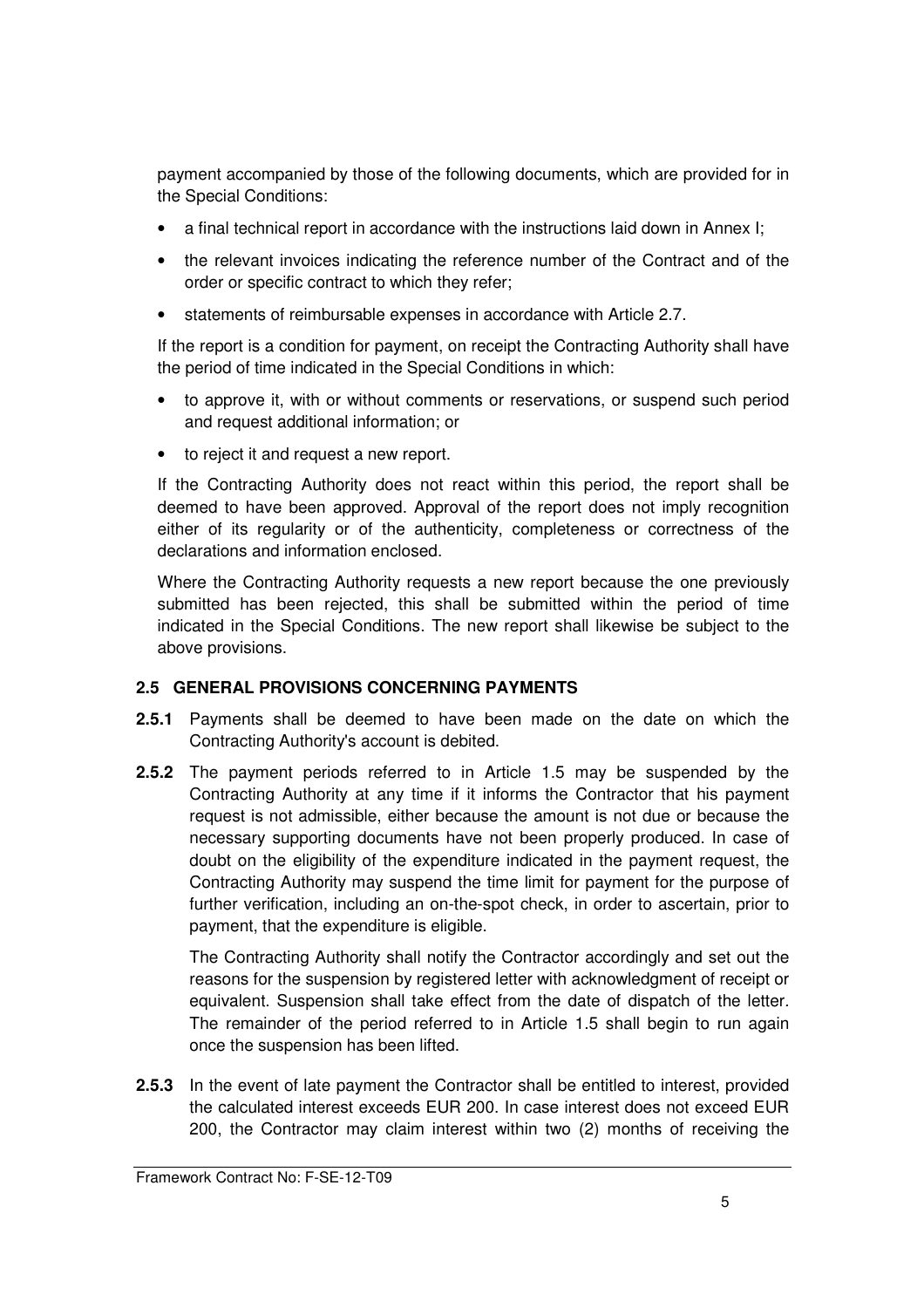payment. Interest shall be calculated at the rate applied by the European Central Bank to its most recent main refinancing operations ("the reference rate") plus seven percentage points ("the margin"). The reference rate in force on the first day of the month in which the payment is due shall apply. Such interest rate is published in the C series of the Official Journal of the European Union. Interest shall be payable for the period elapsing from the calendar day following expiry of the time limit for payment up to the day of payment. Suspension of payment by the Contracting Authority may not be deemed to constitute late payment.

#### **2.6 RECOVERY**

- **2.6.1** If total payments made exceed the amount actually due or if recovery is justified in accordance with the terms of the Contract, the Contractor shall reimburse the appropriate amount in euro on receipt of the debit note, in the manner and within the time limits set by the Contracting Authority.
- **2.6.2** In the event of failure to pay by the deadline specified in the request for reimbursement, the sum due shall bear interest at the rate indicated in Article 2.5.3. Interest shall be payable from the calendar day following the due date up to the calendar day on which the debt is repaid in full.
- **2.6.3** In the event of failure to pay by the deadline specified in the request for reimbursement, the Contracting Authority may, after informing the Contractor, recover amounts established as certain, of a fixed amount and due by offsetting, in cases where the Contractor also has a claim on the Union or the European Atomic Energy Community that is certain, of a fixed amount and due. The Contracting Authority may also claim against the guarantee, where provided for.

#### **2.7 REIMBURSEMENTS**

- **2.7.1** Where provided by the Special Conditions or by Annex I, the Contracting Authority shall reimburse the expenses that are directly connected with execution of the tasks on production of original supporting documents, including receipts and used tickets.
- **2.7.2** Travel and subsistence expenses shall be reimbursed, where appropriate, on the basis of the shortest itinerary.
- **2.7.3** Travel expenses shall be reimbursed as follows:
	- **a)** travel by air shall be reimbursed up to the maximum cost of an economy class ticket at the time of the reservation;
	- **b)** travel by boat or rail shall be reimbursed up to the maximum cost of a first class ticket;
	- **c)** travel by car shall be reimbursed at the rate of one first class rail ticket for the same journey and on the same day;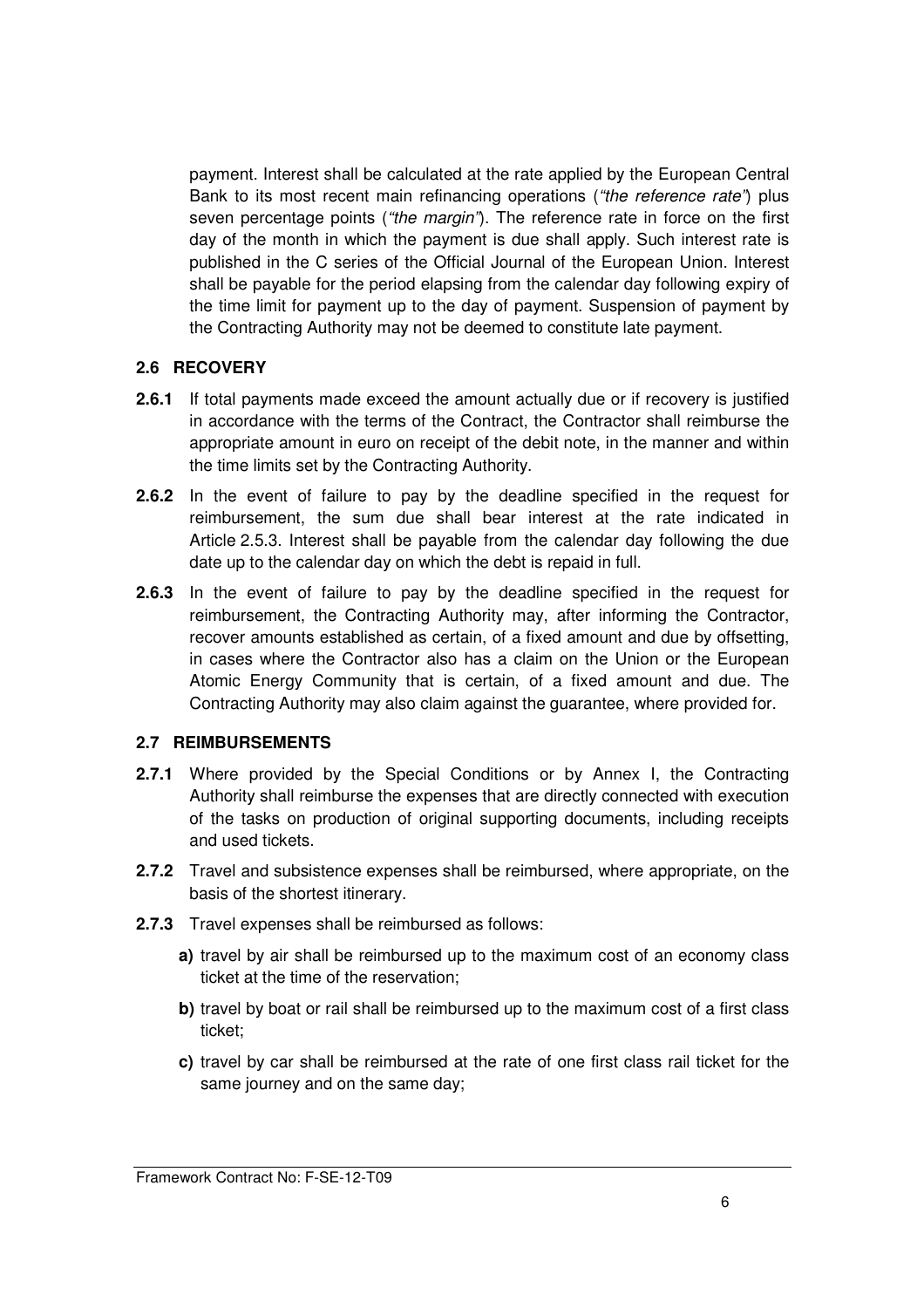- **d)** travel outside Union territory shall be reimbursed under the general conditions stated above provided the Contracting Authority has given its prior written agreement.
- **2.7.4** Subsistence expenses shall be reimbursed on the basis of a daily allowance as follows:
	- **a)** for journeys of less than 200 km (return trip) no subsistence allowance shall be payable;
	- **b)** daily subsistence allowance shall be payable only on receipt of a supporting document proving that the person concerned was present at the place of destination;
	- **c)** daily subsistence allowance shall take the form of a flat-rate payment to cover all subsistence expenses, including accommodation, meals, local transport, insurance and sundries;
	- **d)** daily subsistence allowance, where applicable, shall be reimbursed at the rate specified in Article 1.3.
- **2.7.5** The cost of shipment of equipment or unaccompanied luggage shall be reimbursed provided the Contracting Authority has given prior written authorisation.

## **2.8 OWNERSHIP OF THE RESULTS - INTELLECTUAL AND INDUSTRIAL PROPERTY**

Any results or rights thereon, including copyright and other intellectual or industrial property rights, obtained in performance of the Contract, shall be owned solely by the Union, which may use, publish, assign or transfer them as it sees fit, without geographical or other limitation, except where industrial or intellectual property rights exist prior to the Contract being entered into.

#### **2.9 CONFIDENTIALITY**

- **2.9.1.** The Contractor undertakes to treat in the strictest confidence and not make use of or divulge to third parties any information or documents which are linked to performance of the Contract. The Contractor shall continue to be bound by this undertaking after completion of the tasks.
- **2.9.2.** The Contractor shall obtain from each member of his staff, board and directors an undertaking that they will respect the confidentiality of any information which is linked, directly or indirectly, to execution of the tasks and that they will not divulge to third parties or use for their own benefit or that of any third party any document or information not available publicly, even after completion of the tasks.

#### **2.10 USE, DISTRIBUTION AND PUBLICATION OF INFORMATION**

**2.10.1** The Contractor shall authorise the Contracting Authority to process, use, distribute and publish, for whatever purpose, by whatever means and on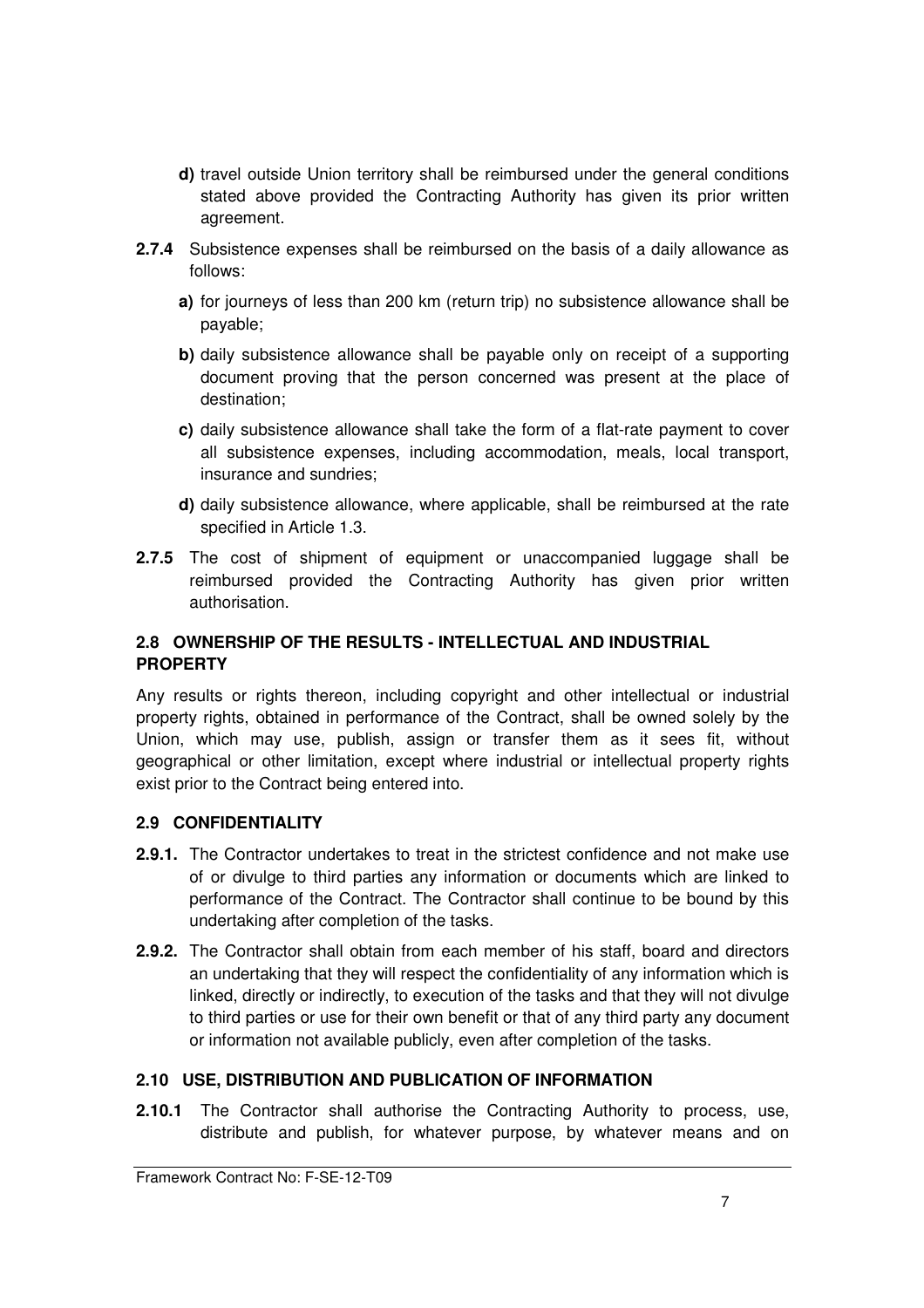whatever medium, any data contained in or relating to the Contract, in particular the identity of the Contractor, the subject matter, the duration, the amount paid and the reports. Where personal data is concerned, Article 1.9 shall apply.

- **2.10.2** Unless otherwise provided by the Special Conditions, the Contracting Authority shall not be required to distribute or publish documents or information supplied in performance of the Contract. If it decides not to publish the documents or information supplied, the Contractor may not have them distributed or published elsewhere without prior written authorisation from the Contracting Authority.
- **2.10.3** Any distribution or publication of information relating to the Contract by the Contractor shall require prior written authorisation from the Contracting Authority and shall mention the amount paid by the Union. It shall state that the opinions expressed are those of the Contractor only and do not represent the Contracting Authority's official position.
- **2.10.4** The use of information obtained by the Contractor in the course of the Contract for purposes other than its performance shall be forbidden, unless the Contracting Authority has specifically given prior written authorisation to the contrary.

### **2.11 TAXATION**

- **2.11.1** The Contractor shall have sole responsibility for compliance with the tax laws which apply to him. Failure to comply shall make the relevant invoices invalid.
- **2.11.2** The Contractor recognises that the Contracting Authority is, as a rule, exempt from all taxes and duties, including value added tax (VAT), pursuant to the provisions of Articles 3 and 4 of the Protocol on the Privileges and Immunities of the European Union.
- **2.11.3** The Contractor shall accordingly complete the necessary formalities with the relevant authorities to ensure that the goods and services required for performance of the Contract are exempt from taxes and duties, including VAT.
- **2.11.4** Invoices presented by the Contractor shall indicate his place of taxation for VAT purposes and shall specify separately the amounts not including VAT and the amounts including VAT.

#### **2.12 FORCE MAJEURE**

**2.12.1** Force majeure shall mean any unforeseeable and exceptional situation or event beyond the control of the contracting parties which prevents either of them from performing any of their obligations under the Contract, was not due to error or negligence on their part or on the part of a subcontractor, and could not have been avoided by the exercise of due diligence. Defects in equipment or material or delays in making it available, labour disputes, strikes or financial problems cannot be invoked as force majeure unless they stem directly from a relevant case of force majeure.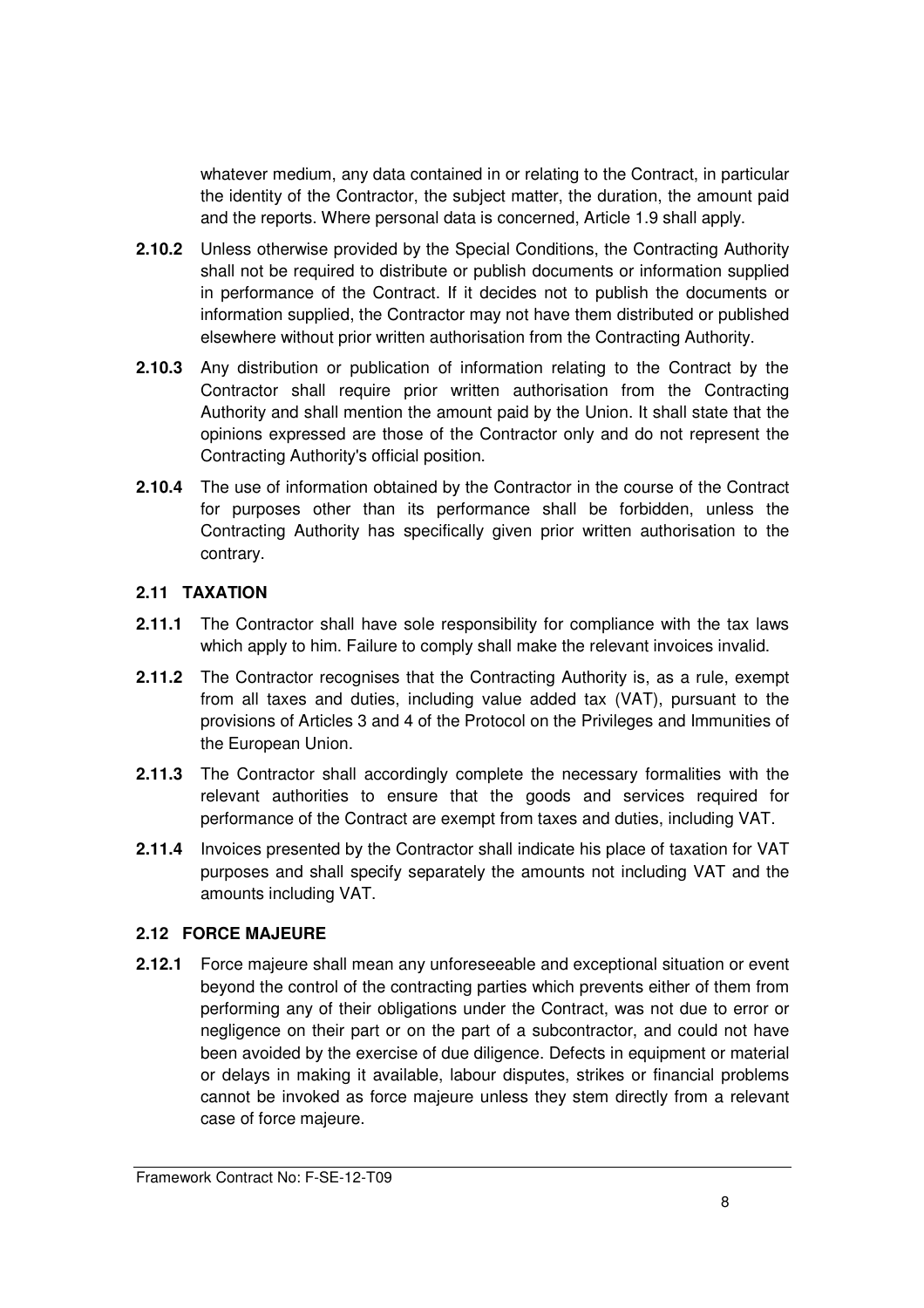- **2.12.2** Without prejudice to the provisions of Article 2.1.8, if either contracting party is faced with force majeure, it shall notify the other party without delay by registered letter with acknowledgment of receipt or equivalent, stating the nature, likely duration and foreseeable effects.
- **2.12.3** Neither contracting party shall be held in breach of its contractual obligations if it has been prevented from performing them by force majeure. Where the Contractor is unable to perform his contractual obligations owing to force majeure, he shall have the right to remuneration only for tasks actually executed.
- **2.12.4** The contracting parties shall take the necessary measures to reduce damage to a minimum.

### **2.13 SUBCONTRACTING**

- **2.13.1** The Contractor shall not subcontract without prior written authorisation from the Contracting Authority nor cause the Contract to be performed in fact by third parties.
- **2.13.2** Even where the Contracting Authority authorises the Contractor to subcontract to third parties, he shall none the less remain bound by his obligations to the Contracting Authority under the Contract and shall bear exclusive liability for proper performance of the Contract.
- **2.13.3** The Contractor shall make sure that the subcontract does not affect rights and guarantees to which the Contracting Authority is entitled by virtue of the Contract, notably Article 2.17.

#### **2.14 ASSIGNMENT**

- **2.14.1** The Contractor shall not assign the rights and obligations arising from the Contract, in whole or in part, without prior written authorisation from the Contracting Authority.
- **2.14.2** In the absence of the authorisation referred to in 1 above, or in the event of failure to observe the terms thereof, assignment by the Contractor shall not be enforceable against and shall have no effect on the Contracting Authority.

#### **2.15 TERMINATION BY THE CONTRACTING AUTHORITY**

- **2.15.1** The Contracting Authority may terminate the Contract or a pending order or specific contract in the following circumstances:
- (a) where the Contractor is being wound up, is having his affairs administered by the courts, has entered into an arrangement with creditors, has suspended business activities, is the subject of proceedings concerning those matters, or is in any analogous situation arising from a similar procedure provided for in national legislation or regulations;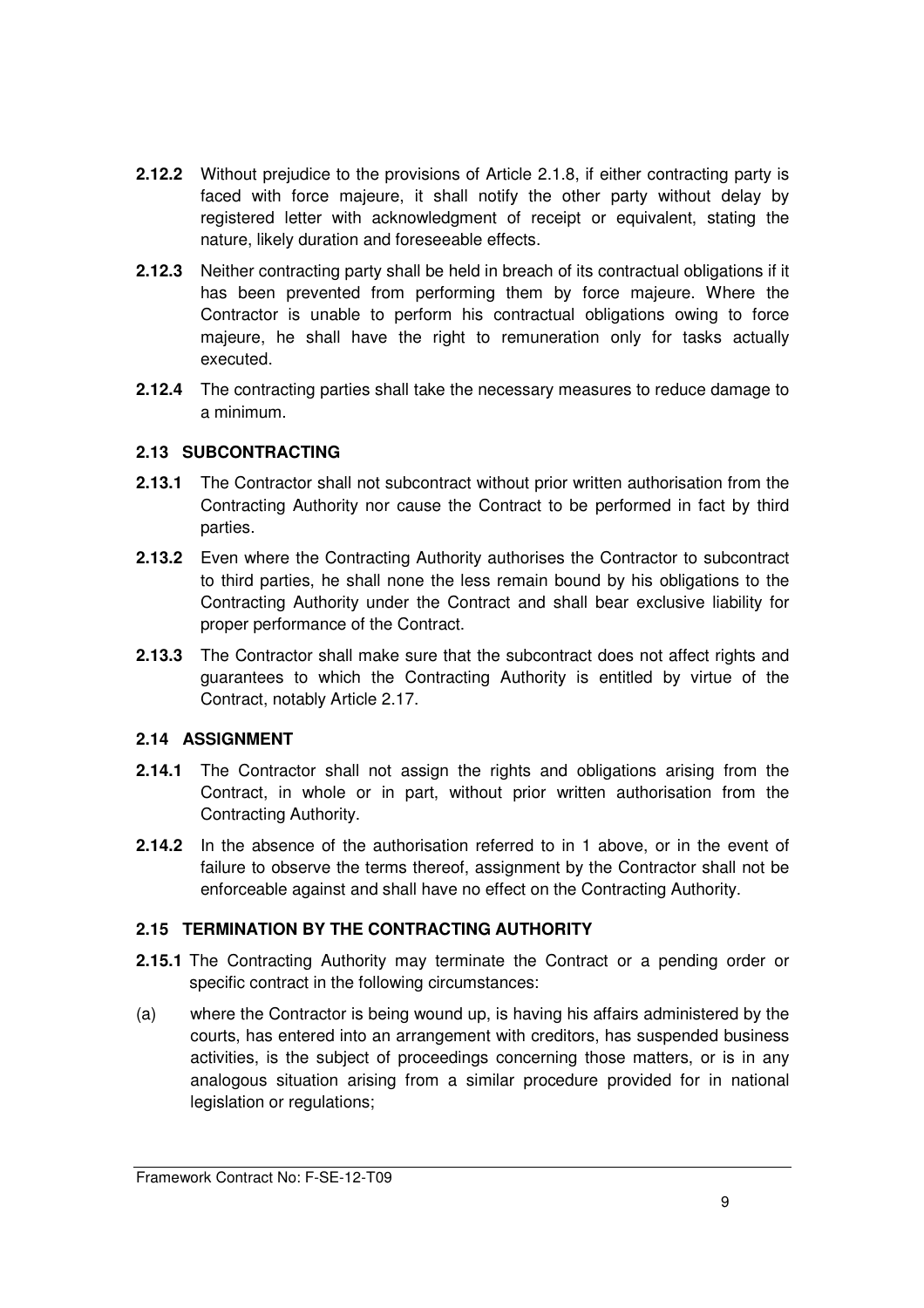- (b) where the Contractor has not fulfilled obligations relating to the payment of social security contributions or the payment of taxes in accordance with the legal provisions of the country in which he is established or with those of the country applicable to the Contract or those of the country where the Contract is to be performed;
- (c) where the Contracting Authority has evidence or seriously suspects the Contractor or any related entity or person, of professional misconduct;
- (d) where the Contracting Authority has evidence or seriously suspects the Contractor or any related entity or person, of fraud, corruption, involvement in a criminal organisation or any other illegal activity detrimental to the Union's financial interests;
- (e) where the Contracting Authority has evidence or seriously suspects the Contractor or any related entity or person, of substantial errors, irregularities or fraud in the award procedure or the performance of the Contract;
- (f) where the Contractor is in breach of his obligations under Article 2.3;
- (g) where the Contractor was guilty of misrepresentation in supplying the information required by the Contracting Authority as a condition of participation in the Contract procedure or failed to supply this information;
- (h) where a change in the Contractor's legal, financial, technical or organisational situation could, in the Contracting Authority's opinion, have a significant effect on the performance of the Contract;
- (i) where execution of the tasks under a pending order or a specific contract has not actually commenced within fifteen (15) days<sup>1</sup> of the date foreseen, and the new date proposed, if any, is considered unacceptable by the Contracting Authority;
- (j) where the Contractor is unable, through his own fault, to obtain any permit or licence required for performance of the Contract;
- (k) where the Contractor, after receiving formal notice in writing to comply, specifying the nature of the alleged failure, and after being given the opportunity to remedy the failure within a reasonable period following receipt of the formal notice, remains in serious breach of his contractual obligations;
- (l) when due to the termination of the contract with one or more of the contractors there is no minimum required competition within the multiple framework contract with reopening of competition.
- **2.15.2** In case of force majeure, notified in accordance with Article 2.12, either contracting party may terminate the Contract, where performance thereof cannot be ensured for a period corresponding to at least to one fifth of the period laid down in Article 1.2.3.

-

<sup>&</sup>lt;sup>1</sup> This period can be modified in the Special Conditions depending on the nature of the contract.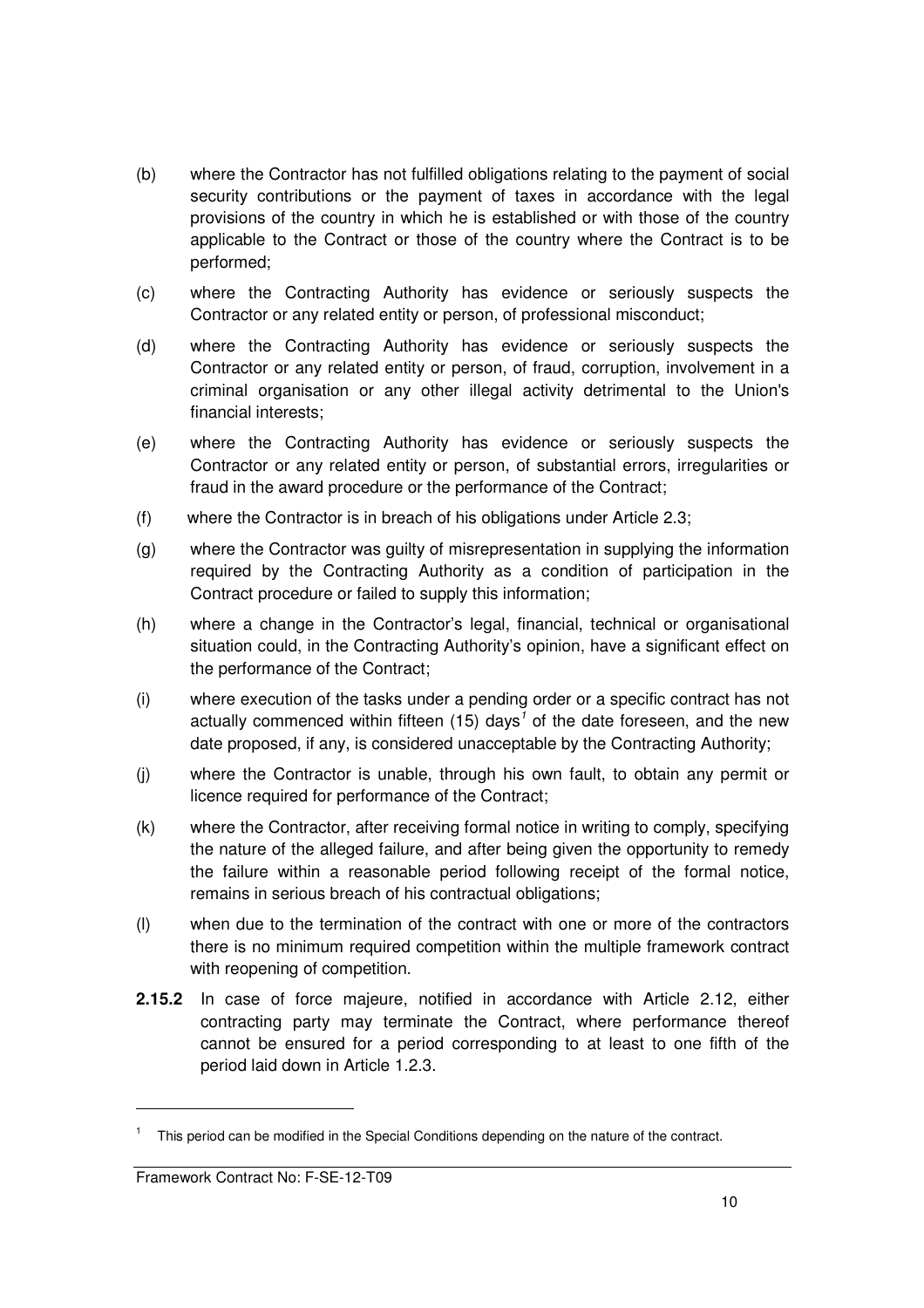**2.15.3** Prior to termination under point c), d), e), h) or k), the Contractor shall be given the opportunity to submit his observations.

Termination shall take effect on the date on which a registered letter with acknowledgment of receipt terminating the Contract is received by the Contractor, or on any other date indicated in the letter of termination.

**2.15.4** Consequences of termination:

In the event of the Contracting Authority terminating the Contract or a pending order or specific contract in accordance with this Article and without prejudice to any other measures provided for in the Contract, the Contractor shall waive any claim for consequential damages, including any loss of anticipated profits for uncompleted work. On receipt of the letter terminating the Contract, the Contractor shall take all appropriate measures to minimise costs, prevent damage, and cancel or reduce his commitments. He shall draw up the documents required by the Special Conditions for the tasks executed up to the date on which termination takes effect, within a period not exceeding sixty (60) days from that date.

The Contracting Authority may claim compensation for any damage suffered and recover any sums paid to the Contractor under the Contract.

On termination the Contracting Authority may engage any other contractor to execute or complete the services. The Contracting Authority shall be entitled to claim from the Contractor all extra costs incurred in doing so, without prejudice to any other rights or guarantees enforceable under the Contract.

## **2.15A SUBSTANTIAL ERRORS, IRREGULARITIES AND FRAUD ATTRIBUTABLE TO THE CONTRACTOR**

Where, after the award of the Contract, the award procedure or the performance of the Contract prove to have been subject to substantial errors, irregularities or fraud, and where such errors, irregularities or fraud are attributable to the Contractor, the Contracting Authority may refuse to make payments, may recover amounts already paid or may terminate all the contracts concluded with the Contractor, in proportion to the seriousness of the errors, irregularities or fraud.

## **2.16 LIQUIDATED DAMAGES**

Should the Contractor fail to perform his obligations under the Contract within the time limits set by the Contract, then, without prejudice to the Contractor's actual or potential liability incurred in relation to the Contract or to the Contracting Authority's right to terminate the Contract, the Contracting Authority may decide to impose liquidated damages of 0.2% of the amount of the relevant purchase per calendar day of delay. The Contractor may submit arguments against this decision within thirty (30) days of notification by registered letter with acknowledgement of receipt or equivalent. In the absence of reaction on his part or of written withdrawal by the Contracting Authority within thirty (30) days of the receipt of such arguments, the decision imposing the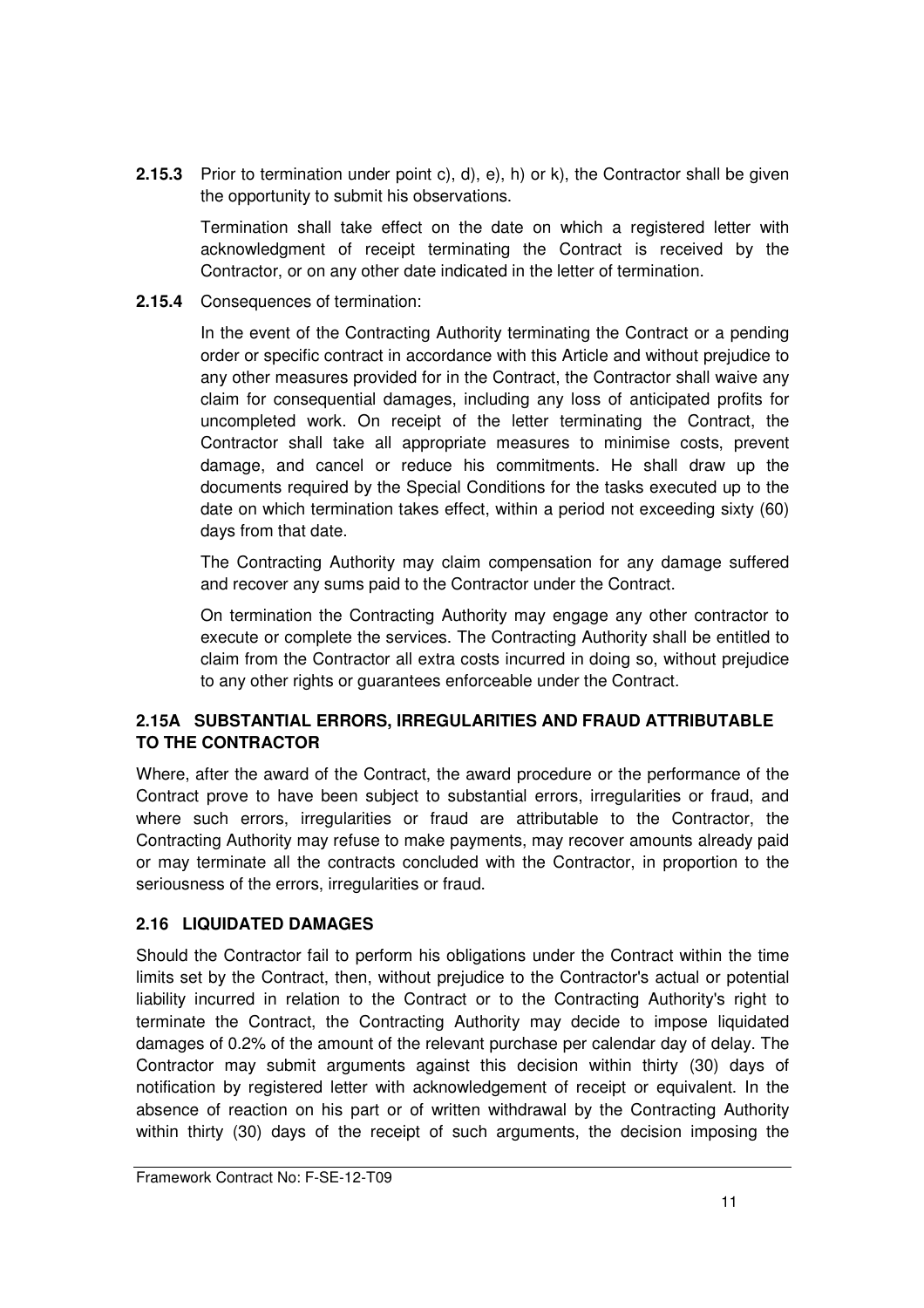liquidated damages shall become enforceable. These liquidated damages shall not be imposed where there is provision for interest for late completion. The Contracting Authority and the Contractor expressly acknowledge and agree that any sums payable under this Article are in the nature of liquidated damages and not penalties, and represent a reasonable estimate of fair compensation for the losses that may be reasonably anticipated from such failure to perform obligations.

#### **2.17 CHECKS AND AUDITS**

- **2.17.1** Pursuant to Article 142 of the Financial Regulation applicable to the general budget of the European Communities, the Court of Auditors shall be empowered to audit the documents held by the natural or legal persons receiving payments from the budget of the Union from signature of the Contract up to five (5) years after payment of the balance of the last implementation.
- **2.17.2** The Contracting Authority or an outside body of its choice shall have the same rights as the Court of Auditors for the purpose of checks and audits limited to compliance with contractual obligations from signature of the Contract up to five (5) years after payment of the balance of the last implementation.
- **2.17.3** In addition, the European Anti-Fraud Office may carry out on-the-spot checks and inspections in accordance with Council Regulation (Euratom, EC) No 2185/96 and Parliament and Council Regulation (EC) No 1073/1999 from signature of the Contract up to five (5) years after payment of the balance of the last implementation.

#### **2.18 AMENDMENTS**

Any amendment to the Contract shall be the subject of a written agreement concluded by the contracting parties. An oral agreement shall not be binding on the contracting parties. An order or a specific contract may not be deemed to constitute an amendment to the Contract.

#### **2.19 SUSPENSION OF THE CONTRACT**

Without prejudice to the Contracting Authority's right to terminate the Contract, the Contracting Authority may at any time and for any reason suspend execution of the Contract, pending orders or specific contracts or any part thereof. Suspension shall take effect on the day the Contractor receives notification by registered letter with acknowledgment of receipt or equivalent, or at a later date where the notification so provides. The Contracting Authority may at any time following suspension give notice to the Contractor to resume the work suspended. The Contractor shall not be entitled to claim compensation on account of suspension of the Contract, of the orders or specific contracts, or of part thereof.

#### **SIGNATURES**

For the Contractor, **For the Contracting Authority,** For the Contracting Authority,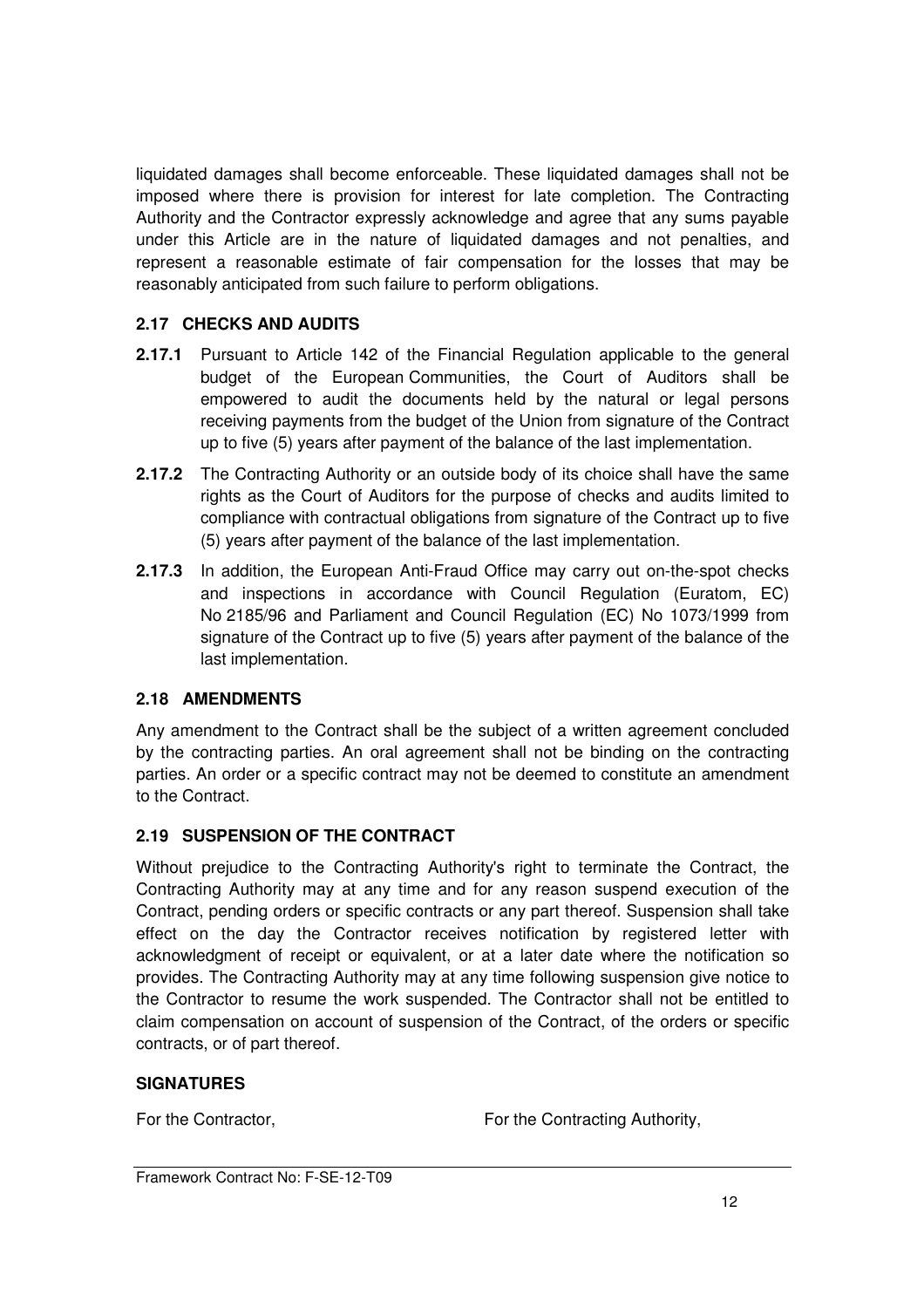| [name]                   |       | [name]               |
|--------------------------|-------|----------------------|
| [function]               |       | [function]           |
|                          |       |                      |
|                          |       | signature[s]:        |
| Done at                  | date: | Done at Vienna date: |
| In duplicate in English. |       |                      |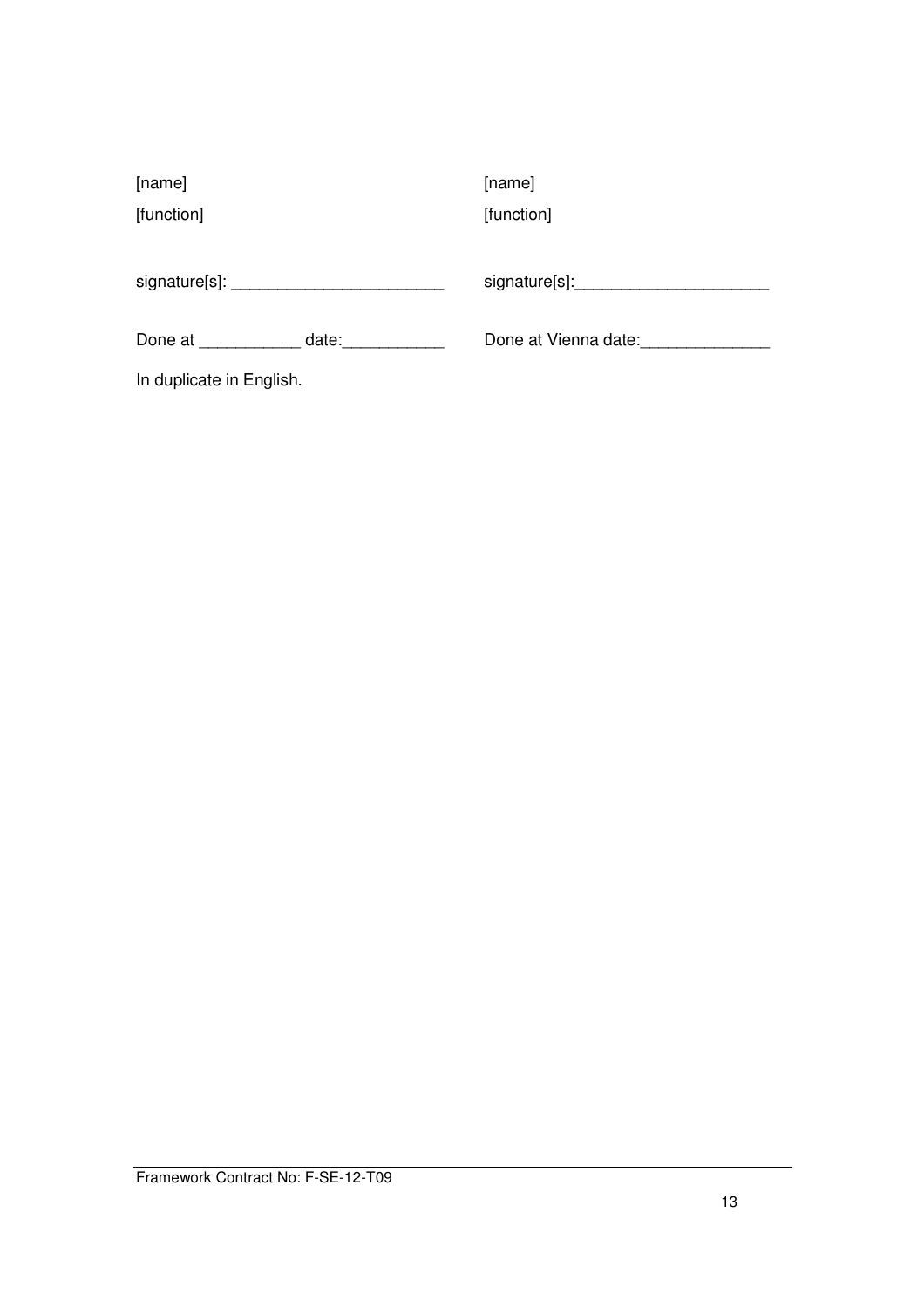## **ANNEX I**

## **Tender and Technical Specifications, including clarifications during tendering**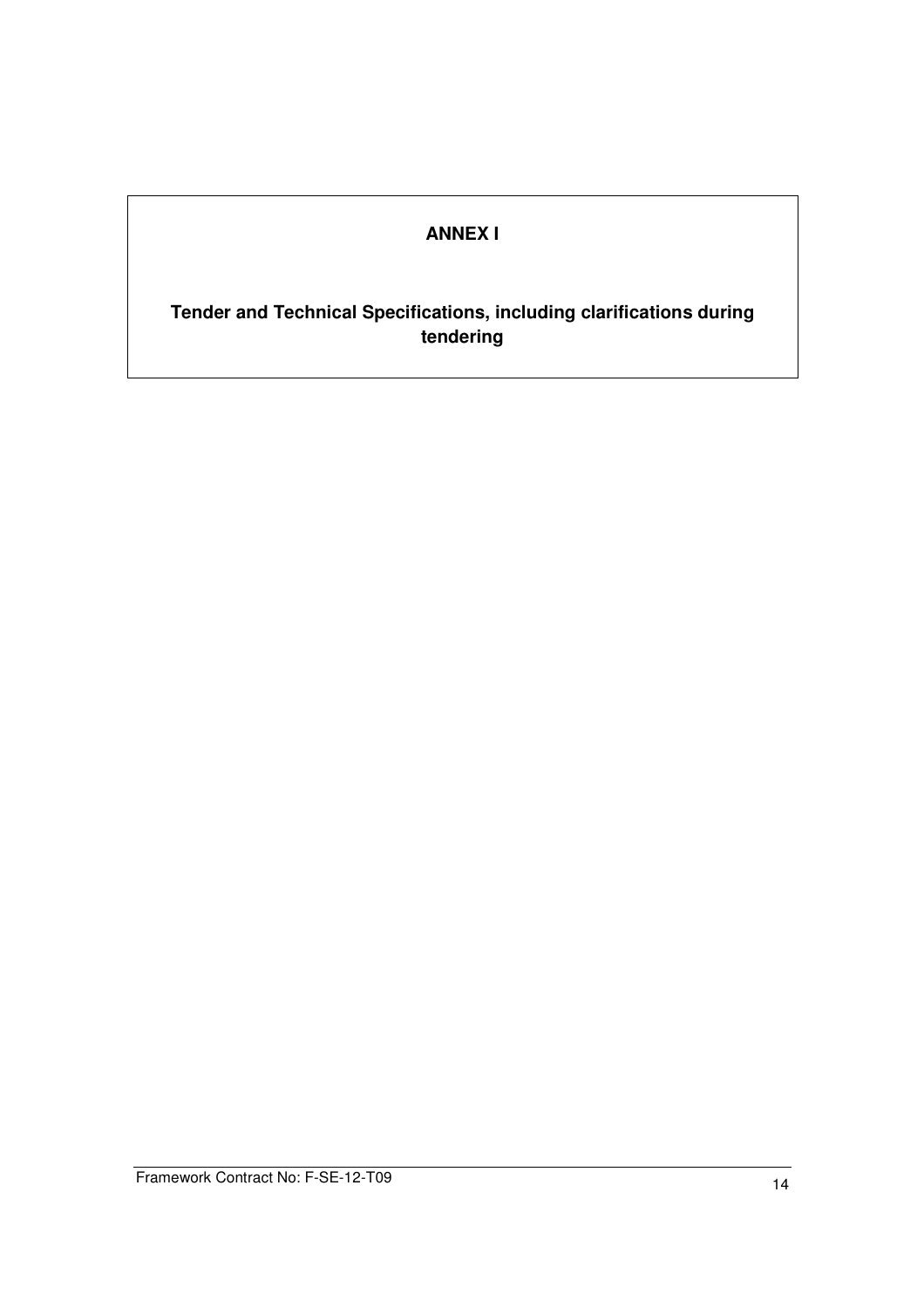## **ANNEX II**

**Contractor's Tender, including clarifications during evaluation of the tender**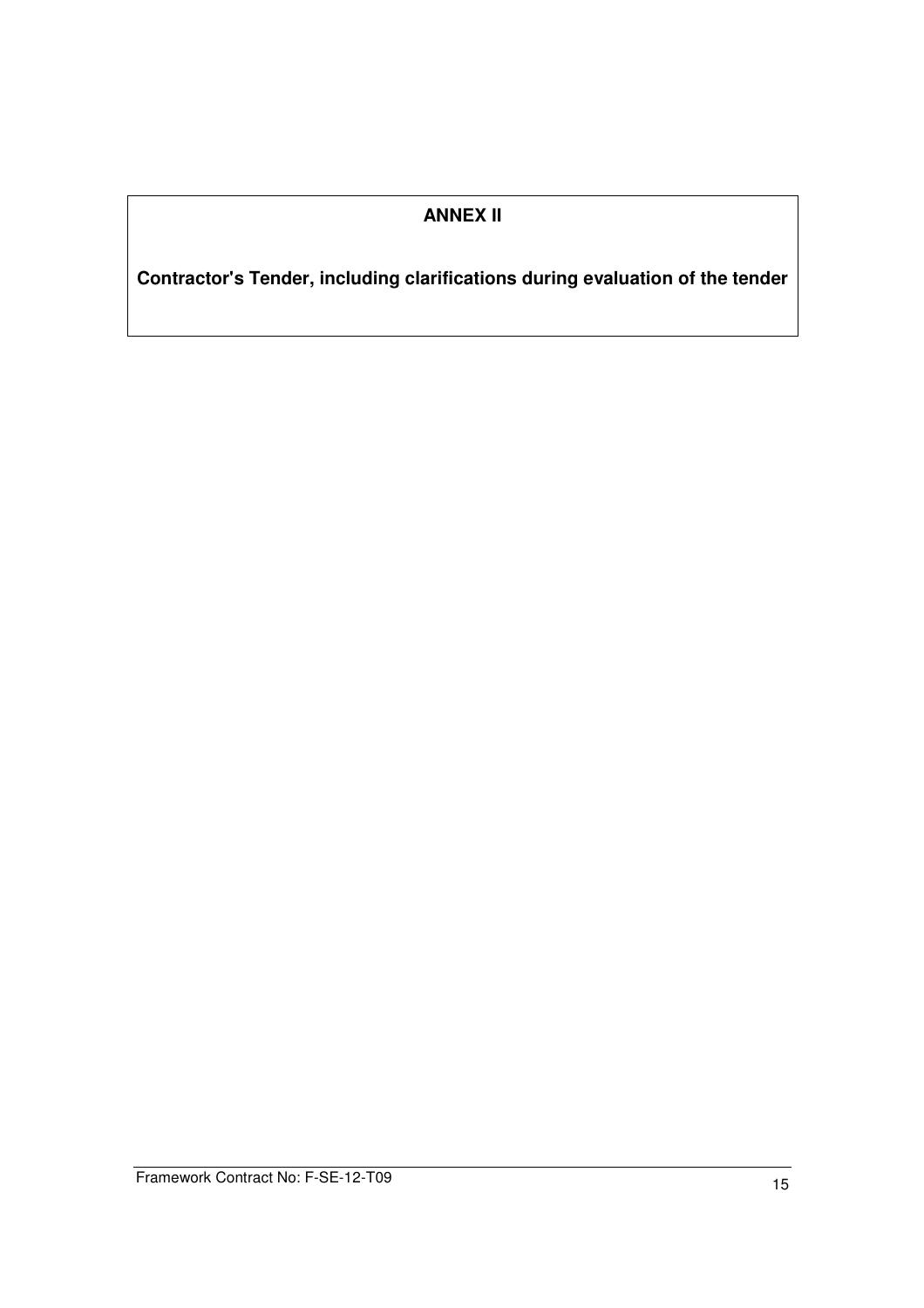## **ANNEX III**

## **Draft Specific Contract/Order Form**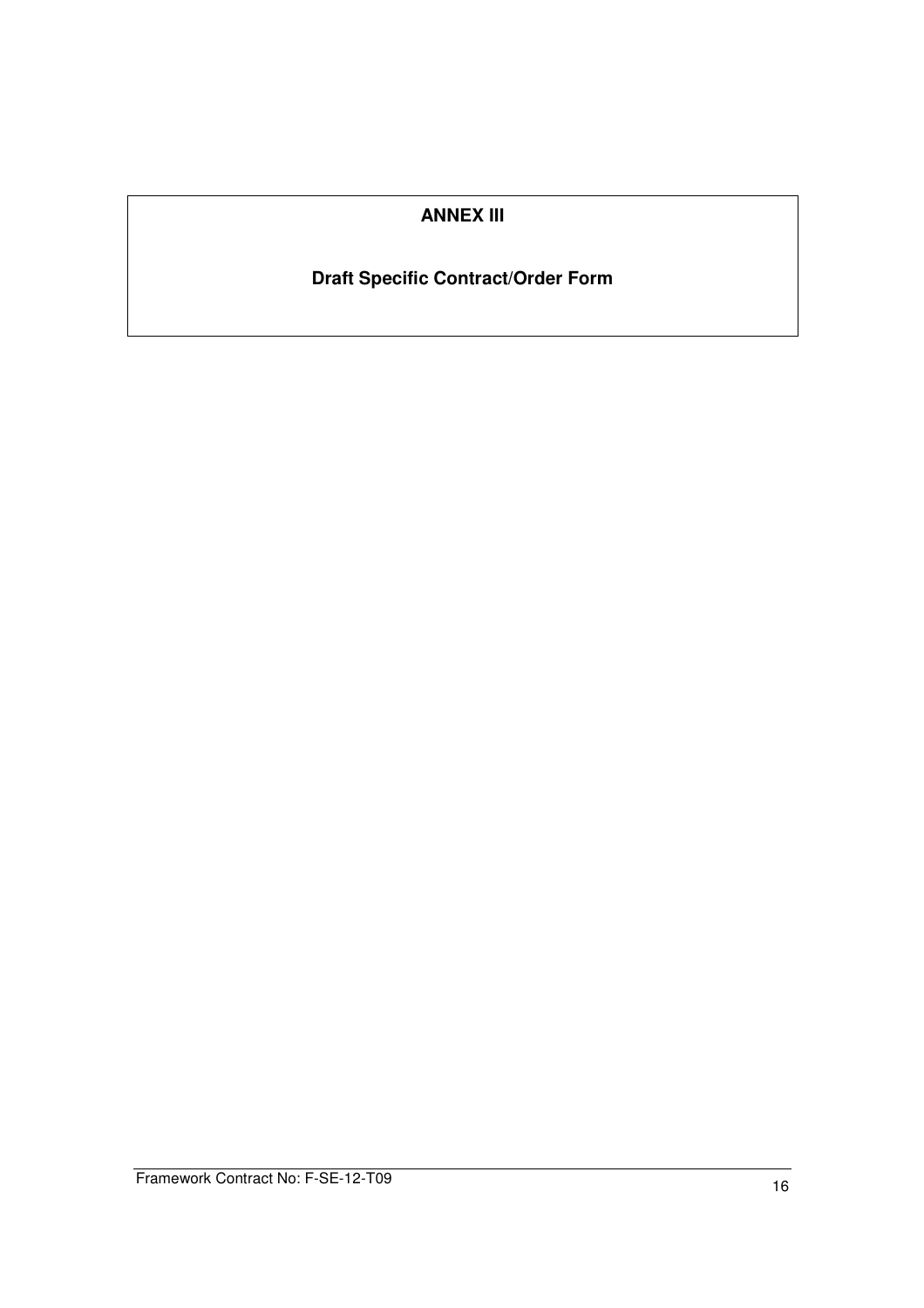## **ANNEX IV**

# **Bank Identification Form and Legal Entities File**